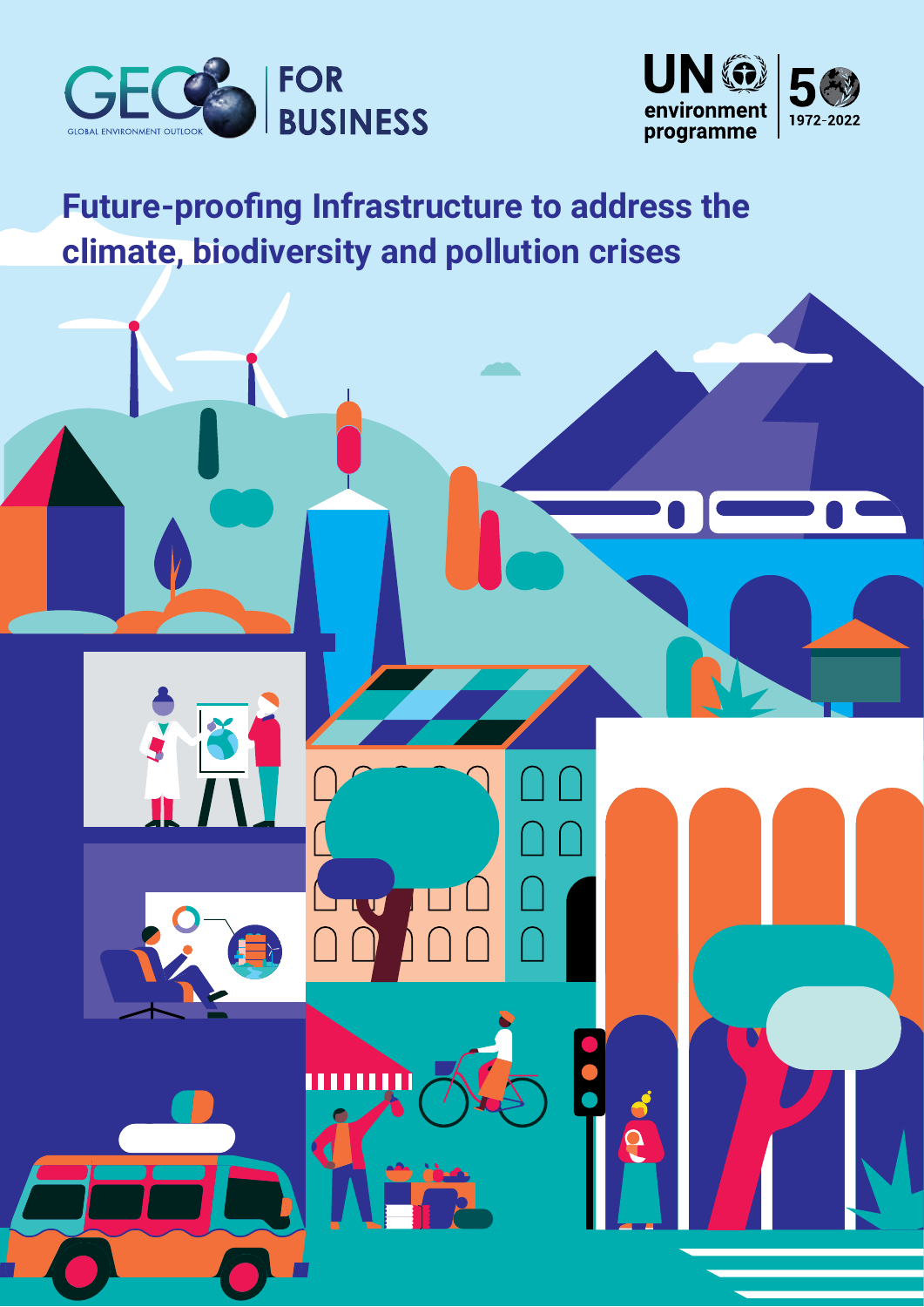#### © 2021 United Nations Environment Programme

ISBN No: 978-92-807-3899-5

#### Job No: DEW/2397/NA

This publication may be reproduced in whole or in part and in any form for educational or non-profit services without special permission from the copyright holder, provided acknowledgement of the source is made. United Nations Environment Programme would appreciate receiving a copy of any publication that uses this publication as a source.

No use of this publication may be made for resale or any other commercial purpose whatsoever without prior permission in writing from United Nations Environment Programme. Applications for such permission, with a statement of the purpose and extent of the reproduction, should be addressed to the Director, Communication Division, United Nations Environment Programme, P. O. Box 30552, Nairobi 00100, Kenya.

Cover design: Joseph Shmidt-Klingenberg and Sebastian Obermeyer

Graphic Design: Joseph Shmidt-Klingenberg and Sebastian Obermeyer

Layout: Jinita Dodhia/ UNON, Publishing Services Section/Nairobi

#### **Disclaimers**

All versions of this work may contain content reproduced under license from third parties. Permission to reproduce this third-party content must be obtained from these third-parties directly.

The designations employed and the presentation of the material in this publication do not imply the expression of any opinion whatsoever on the part of United Nations Environment Programme concerning the legal status of any country, territory or city or its authorities, or concerning the delimitation of its frontiers or boundaries. For general guidance on matters relating to the use of maps in publications please go to [http://www.un.org/Depts/Cartographic/english/htmain.](http://www.un.org/Depts/Cartographic/english/htmain.htm) [htm](http://www.un.org/Depts/Cartographic/english/htmain.htm)

Mention of a commercial company or product in this document does not imply endorsement by UNEP or the authors. The use of information from this document for publicity or advertising is not permitted. Trademark names and symbols are used in an editorial fashion with no intention on infringement of trademark or copyright laws.

The views expressed in this publication are those of the authors and do not necessarily reflect the views of the United Nations Environment Programme. We regret any errors or omissions that may have been unwittingly made.

© Maps, photos, and illustrations as specified

Suggested citation: United Nations Environment Programme (2021). Future proofing infrastructure to address the climate, biodiversity and pollution crises. UNEP, Nairobi.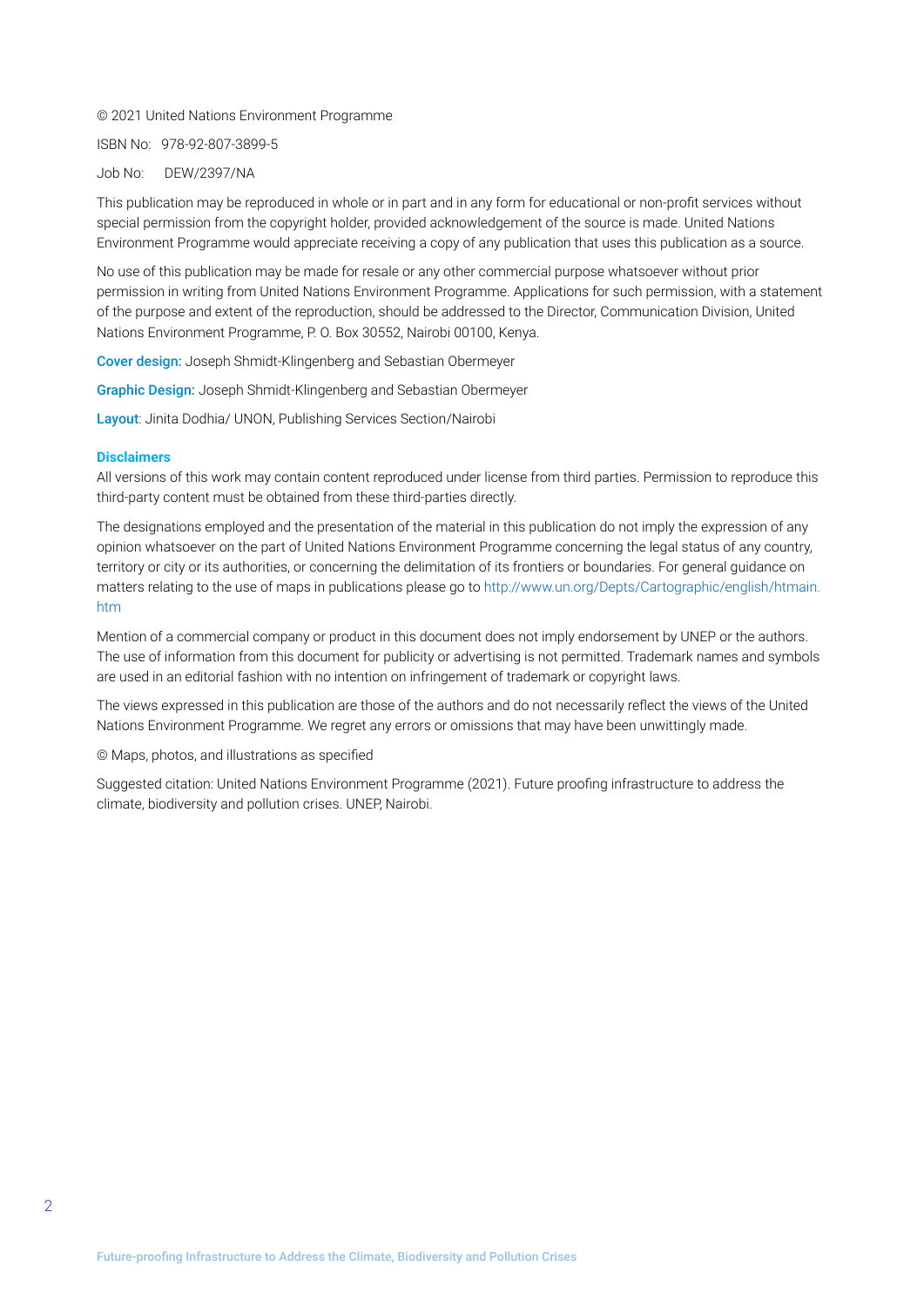# **Future-proofing Infrastructure to Address the Climate, Biodiversity and Pollution Crises**

Coordinating lead authors: Jessica Thorn (University of York, University of Cape Town), Christopher Mangieri (FullCycle Climate Partners)

Contributing authors: Daniel Olago (University of Nairobi), Julia Baker (Balfour Beatty), Maria Buhigas (Urban Facts)

GEO for Business fellow: Mochamad Septiono (Indiana University Bloomington)

A full list of acknowledgments can be found [here.](https://wedocs.unep.org/bitstream/handle/20.500.11822/37564/GFB5A.pdf)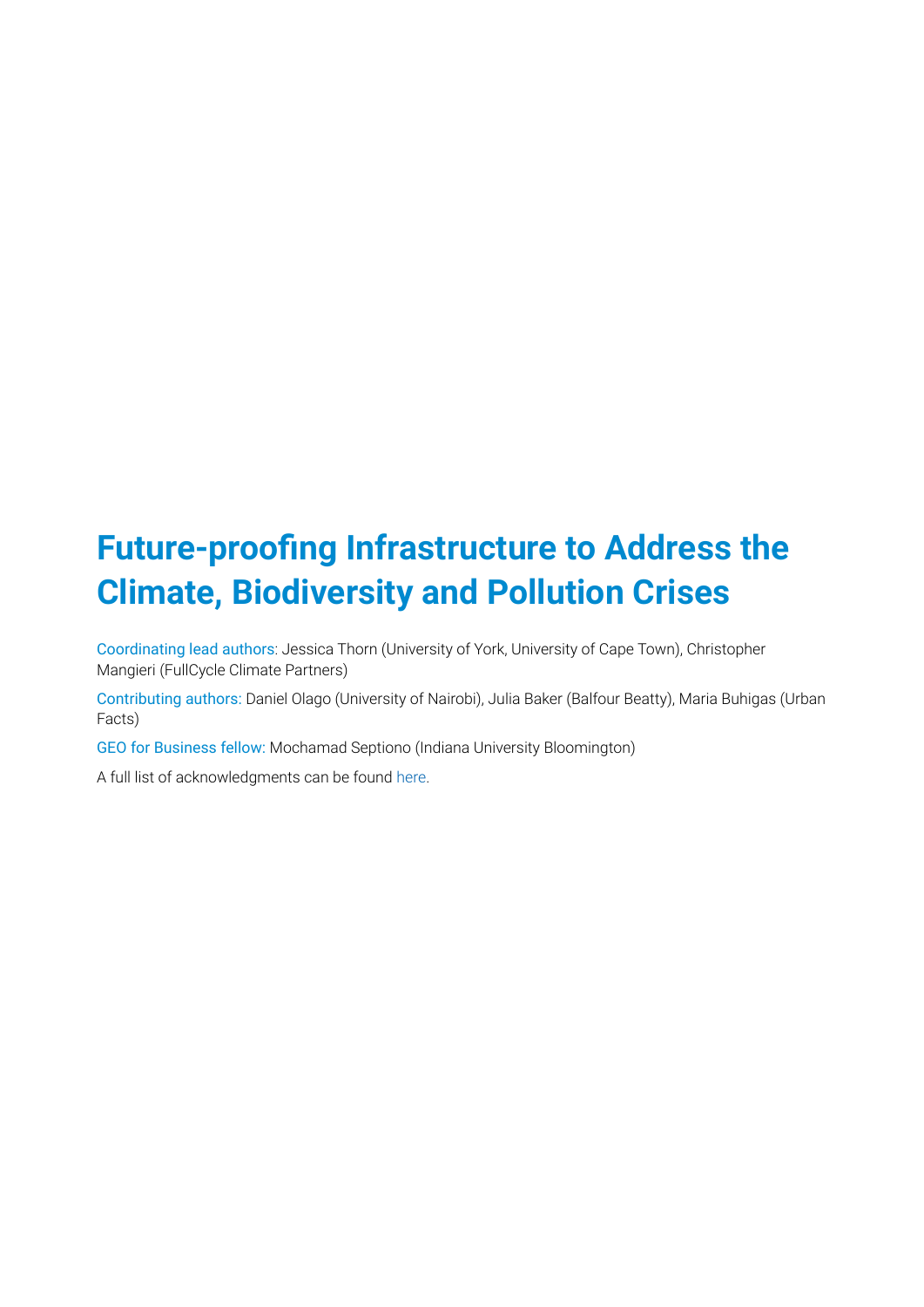## <span id="page-3-0"></span>**About GEO for Business**

The United Nations Environment Programme [UNEP] and its global partners are proud to offer this series of stimulating briefs about the environmental challenges and business opportunities that demand transformational change at a global scale. These business briefs are meant to communicate the science of the environment to a broad business audience and provide possible pathways and roadmaps that business can follow to address these environmental challenges. The audiences these briefs hope to reach include companies in the supply chains of major multinationals, multinationals themselves as well as small to medium-sized enterprises. The themes of the first 5 briefs include:

- [how to transform in a time of uncertainty,](https://wedocs.unep.org/bitstream/handle/20.500.11822/32630/G4B.pdf?sequence=1&isAllowed=y)
- [how to transform business models towards a fully circular model](https://wedocs.unep.org/bitstream/handle/20.500.11822/36830/RBMLCE.pdf?sequence=3),
- [how to transform global food systems,](https://wedocs.unep.org/bitstream/handle/20.500.11822/36755/GEO4B3.pdf)
- [how to build environmentally sustainable and resilient infrastructure](https://wedocs.unep.org/bitstream/handle/20.500.11822/37563/GFB5.pdf),
- [and the role finance needs to take in a transforming world](https://wedocs.unep.org/bitstream/handle/20.500.11822/37567/GFB6.pdf).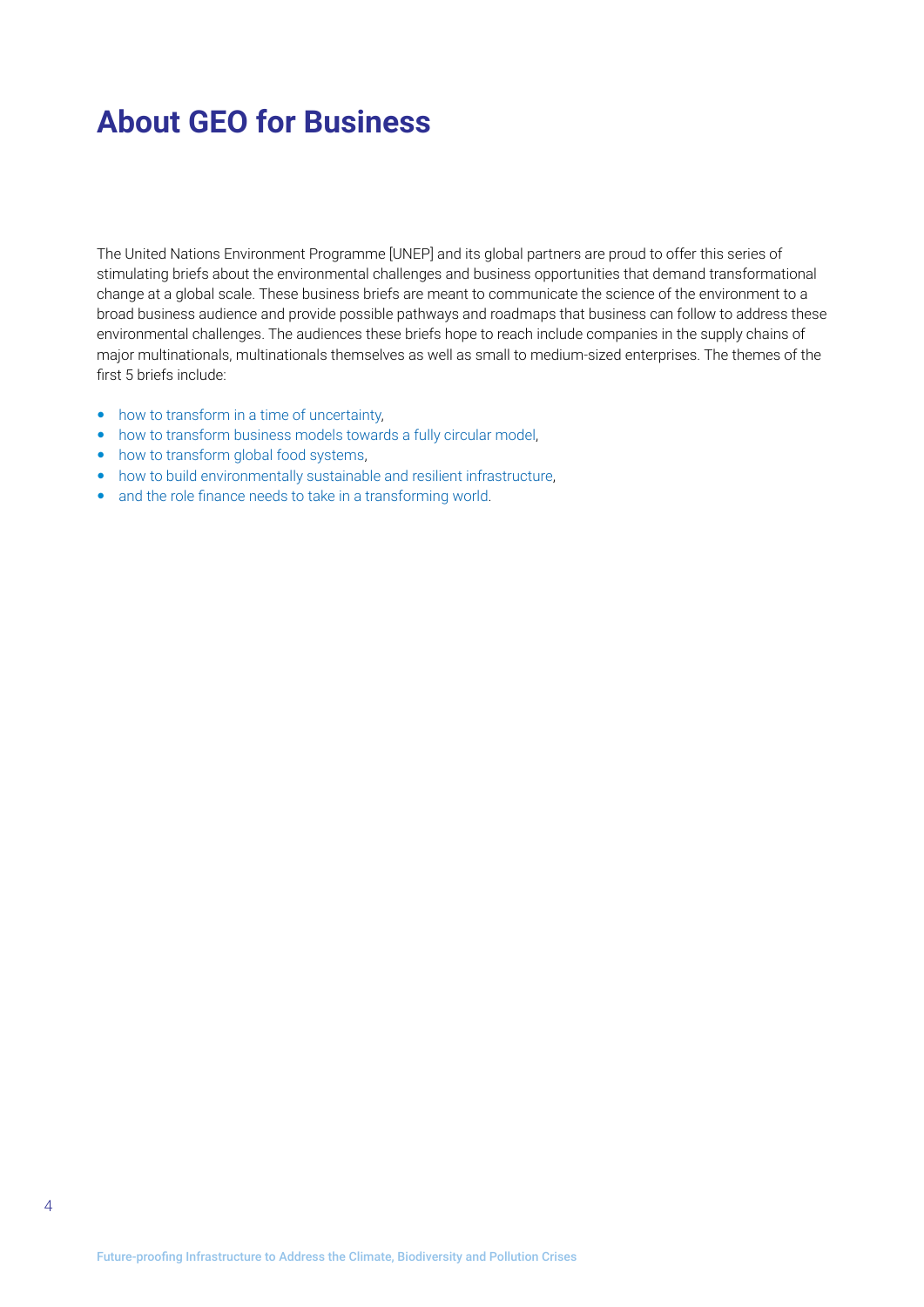## <span id="page-4-0"></span>**Key Messages**

#### Infrastructure is both impacted by and impacts the environment in various feedback loops.

Between 1998 and 2017, climate-related disasters accounted for 91 per cent of all recorded disasters, with floods being 43 per cent of these events, affecting 2 billion people, mostly in Asia and Africa. In the future, extreme events are expected to have more severe impacts on infrastructure, such as:

- sea level rise, caused by ocean warming and sea ice melt, which will damage protective walls, create more flooding and saltwater intrusions, and inundate low-lying coastal cities
- temperature increases on land, which will accelerate the ageing of infrastructure through heatwaves and changes in freeze-thaw patterns resulting in further infrastructure degradation
- wildfires, which will increase in frequency and intensity, damaging infrastructure in their wake, and
- hurricanes and cyclones, which will increase in frequency and intensity, damaging or destroying infrastructure with the financial cost borne by national economies and the insurance industry.

#### Building conventional "grey" infrastructure tends to "lock in" carbon, biodiversity loss and pollution impacts.

This happens through the building and use of fossil fuel-based assets (for example, coal-fired power plants and roadways), which lead to more greenhouse gas emissions, degrade local air quality and fragment habitats that are critical for the movement of biodiversity. The production of steel and cement, which are manufactured using significant amounts of coal and energy from fossil fuels, means that traditional infrastructure has embodied emissions that cannot be eliminated by efficiency measures alone.

The public and private sectors can work better together to transform the design, refurbishment and building of infrastructure by:

- bringing relevant private sector actors into public planning and policy design dialogues, which not only ensures adherence to public procurement rules but drives innovation
- coordinating in areas such as strategy setting, mapping stakeholders' interests and influence, data gathering, prioritizing and planning, policy and project development, pre-tender consultations, and permitting
- tendering in ways that help innovations penetrate markets faster
- developing performance-based legislation incentives that remunerate companies that are active agents of change
- removing investment barriers in ways that, for example, accredit or reimburse adaptation-ready infrastructure investments or adapt price control mechanisms to reflect longer asset lifespans, and
- recruiting in ways that provide full and productive employment and decent work for all, including women and young people.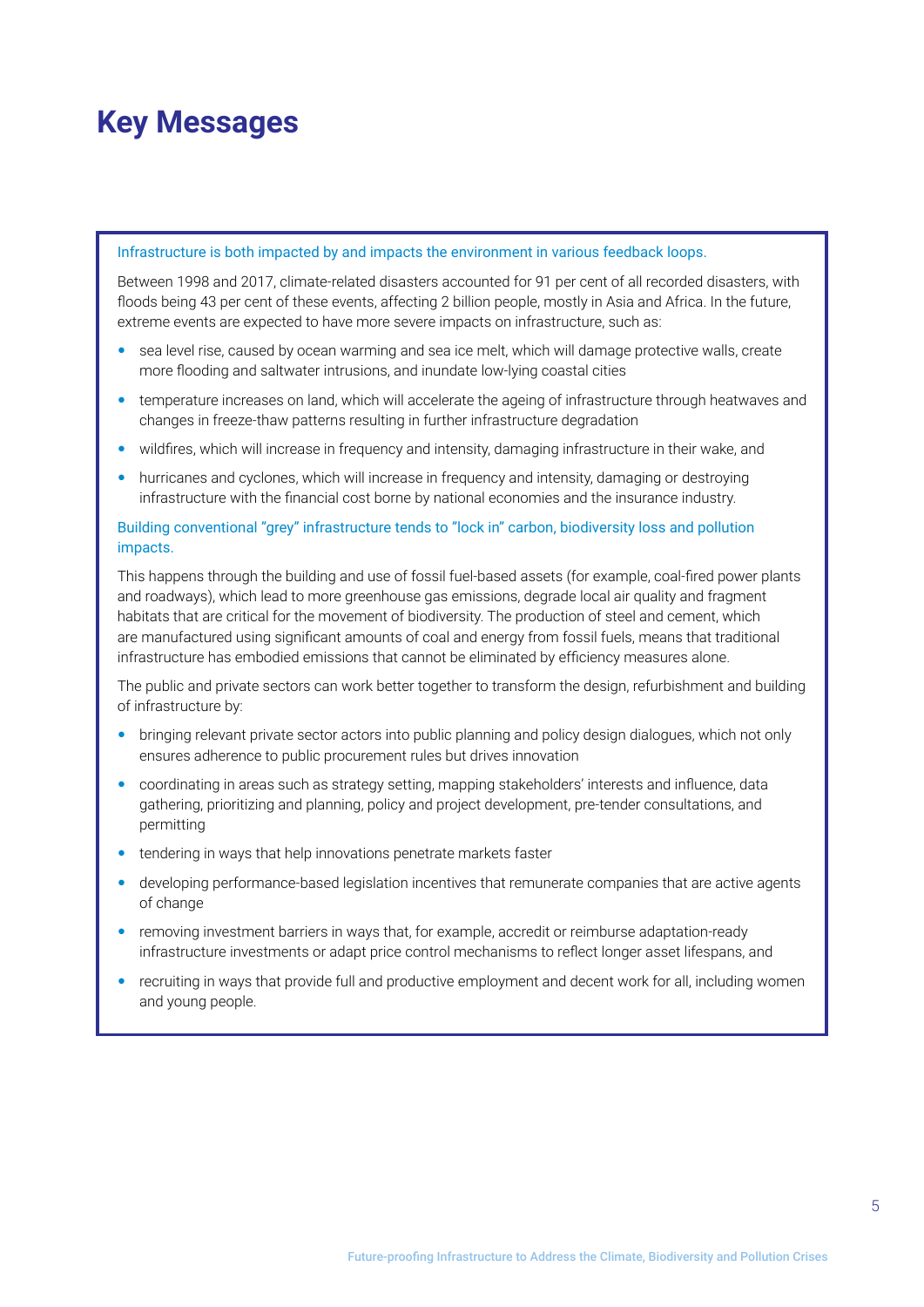Businesses, both public and private, can benefit from this transformation through reduced risks, fewer stranded assets and new market opportunities.

Both private companies that are contracted by government through procurement processes and those that build infrastructure for their own needs can reduce risks, lower costs, end up with fewer stranded assets and open new markets by designing and building climate-proof nature-positive infrastructure. The key steps needed to achieve this transformation are:

- Integrate planning and design so that infrastructure is viewed as a system of systems, considering interconnections across sectors, between governance levels, across space and time and across all phases of an infrastructure's life cycle.
- Consider the multiple co-benefits of incorporating nature-based solutions, including hybridized bluegreen-grey infrastructure, to help regulate water flows, reduce the heat island effect, treat wastewater, reduce stormwater run-off and improve water supplies.
- Add new metrics to infrastructure design and monitoring, such as biodiversity net gain, where infrastructure development leaves biodiversity in a measurably better state than before.
- Decarbonize and detoxify energy systems by considering renewable energy in new or existing infrastructure designs.
- Upgrade and expand zero-emission vehicle infrastructure so that electrification or zero-emission fuels become the new standard.
- Prioritize smart mobility, transit-oriented bicycle and walking infrastructure in new or refurbished designs.
- Focus on resource-efficient, compact and mixed-use urbanization as well as net-zero carbon building designs.
- Integrate water resource use efficiency in the design of infrastructure as well as a circular economy for waste.

Finally, public and private sector actors should focus on socially inclusive, people-centred infrastructure design to avoid effects like green gentrification or displacement of people living in poverty or informal settlements. Meaningful participatory engagement with all stakeholders is essential at all stages of an asset's lifespan, but especially in the planning and design stages. Strategic foresight and scenario planning are useful for identifying, mitigating or avoiding potential risks and improving coordination. Business is a critical partner in designing and building environmentally sustainable, inclusive and just infrastructure to help transform our world, as called for in the 2030 Agenda and Sustainable Development Goals (SDGs).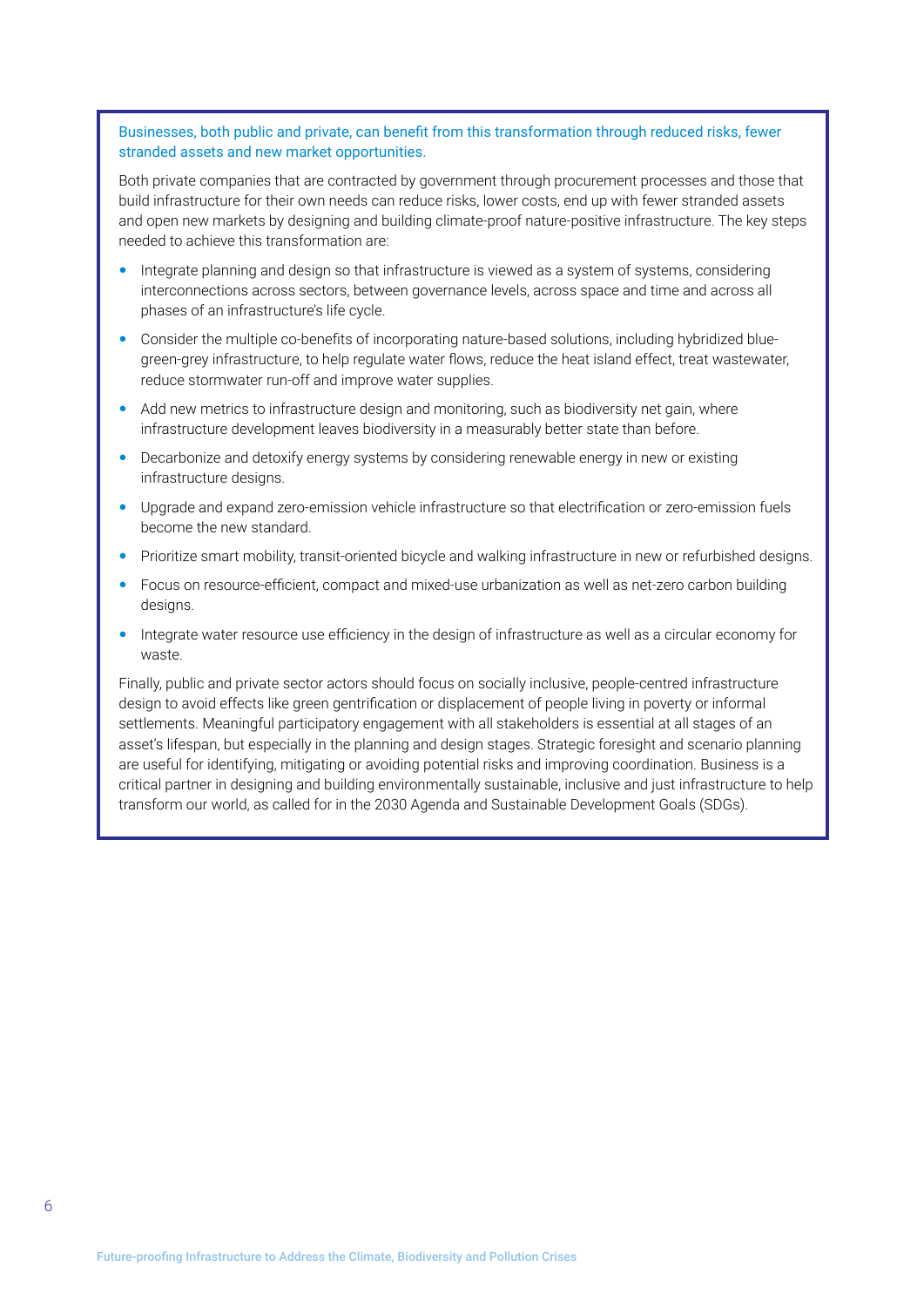## **Table of contents**

|                  |                                                                                 | <b>About GEO for Business</b>                                                                                          | 4  |  |  |  |  |  |
|------------------|---------------------------------------------------------------------------------|------------------------------------------------------------------------------------------------------------------------|----|--|--|--|--|--|
|                  | <b>Key Messages</b>                                                             |                                                                                                                        | 5  |  |  |  |  |  |
|                  |                                                                                 |                                                                                                                        |    |  |  |  |  |  |
| 1.               |                                                                                 | Why do we need to build climate-proof nature-positive infrastructure?                                                  | 8  |  |  |  |  |  |
| 1.1.             |                                                                                 | Surviving or thriving as a business in an uncertain future                                                             | 9  |  |  |  |  |  |
| 1.2.             | In which direction are investments really going and where should they be going? |                                                                                                                        |    |  |  |  |  |  |
| 2.               |                                                                                 | The role of business in infrastructure systems                                                                         | 12 |  |  |  |  |  |
| 2.1              |                                                                                 | Key businesses operating in infrastructure systems and their role                                                      | 12 |  |  |  |  |  |
| 2.2              |                                                                                 | How can the public sector better collaborate with the private sector?                                                  | 12 |  |  |  |  |  |
| 2.3              |                                                                                 | Increasing business resilience to environmental risks                                                                  | 13 |  |  |  |  |  |
| 3.               |                                                                                 | How can business drive environmental sustainability in infrastructure systems?                                         | 17 |  |  |  |  |  |
| 3.1              |                                                                                 | Integrate approaches through systems thinking                                                                          | 17 |  |  |  |  |  |
|                  | 3.1.1                                                                           | Hybrid green, blue and grey infrastructure                                                                             | 17 |  |  |  |  |  |
|                  | 3.1.2                                                                           | <b>Biodiversity net gain</b>                                                                                           | 20 |  |  |  |  |  |
| 3.2              |                                                                                 | Decarbonize and detoxify energy systems                                                                                | 20 |  |  |  |  |  |
|                  | 3.2.1                                                                           | Renewable energy and storage assets at the company level                                                               | 20 |  |  |  |  |  |
|                  | 3.2.2                                                                           | Renewable energy systems connected through microgrids                                                                  | 21 |  |  |  |  |  |
|                  | 3.2.3                                                                           | Zero-emission transportation and smart mobility                                                                        | 21 |  |  |  |  |  |
|                  | 3.2.4                                                                           | Smart mobility, transit-oriented bicycle and walking infrastructure                                                    | 22 |  |  |  |  |  |
|                  | 3.2.5                                                                           | <b>Compact built environment</b>                                                                                       | 24 |  |  |  |  |  |
|                  | 3.2.6                                                                           | Net-zero carbon buildings                                                                                              | 24 |  |  |  |  |  |
|                  | 3.2.7                                                                           | Water efficiency and stewardship                                                                                       | 25 |  |  |  |  |  |
| 3.3 <sub>2</sub> |                                                                                 | Foster the circular economy                                                                                            | 25 |  |  |  |  |  |
| 3.4              |                                                                                 | Focus on socially inclusive, people-centred infrastructure design                                                      | 27 |  |  |  |  |  |
| 4                |                                                                                 | Priority actions for sustainable and resilient infrastructure                                                          | 28 |  |  |  |  |  |
|                  | <b>References</b>                                                               |                                                                                                                        | 30 |  |  |  |  |  |
| Glossary         |                                                                                 |                                                                                                                        | 30 |  |  |  |  |  |
|                  |                                                                                 | Annex 1: Examples of practical measures for businesses to adopt blue-green infrastructure for the built<br>environment | 31 |  |  |  |  |  |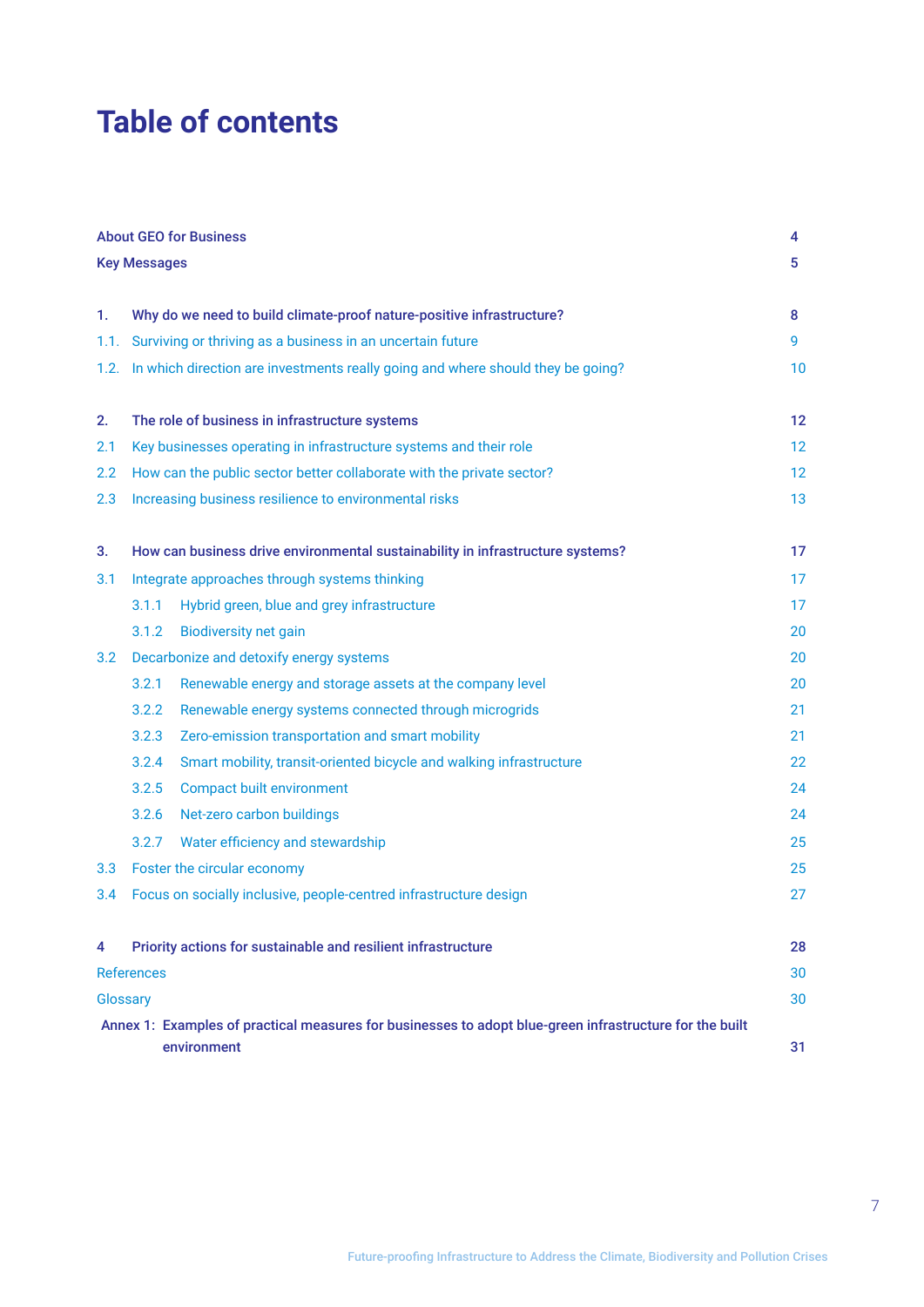## <span id="page-7-0"></span>**1. Why do we need to build climate-proof nature-positive infrastructure?**

Businesses can benefit substantially from climateproofing infrastructure through reduced risks, lower costs, fewer stranded assets and new market opportunities, such as enabling diverse local industries. Upscaling resilient, accessible, low carbon, and quality infrastructure is a prerequisite for achieving the 2030 Agenda for Sustainable Development and the Paris Agreement. Climateproof nature-positive infrastructure further enhances environmental quality and systems' capacity to bounce back after shocks and helps achieve broader societal goals, such as social inclusion, health, knowledge-sharing and gender equality.

Despite increased recognition of the short- and long-term value generated by these transformations, significant movement away from fossil fuel-based and nature-negative infrastructure assets has yet to happen.[1] Meanwhile, many conventional infrastructure developments continue to cause irreparable environmental damage, economies face significant infrastructure gaps (about \$15 trillion between 2016 and 2040),<sup>[2]</sup> and government policies

do not sufficiently promote, and at times even hinder, innovation (see GEO for Cities Report).<sup>[3]</sup>

Infrastructure is both impacted by and impacts the environment in various feedback loops. Global average temperatures have risen more than 1°C since preindustrial times with the building of fossil fuel-based infrastructure, resulting in more extreme weather events that then directly impact infrastructure. Between 1998 and 2017, climate-related disasters accounted for 91 per cent of all recorded disasters, with floods being 43 per cent of these events, affecting 2 billion people, mostly in Asia and Africa.[4] In the future, we can expect impacts such as:

- sea level rise, caused by ocean warming and sea ice melt, which will damage protective walls, create more flooding and saltwater intrusions, and inundate low-lying coastal cities
- temperature increases on land, which will accelerate the ageing of infrastructure through heatwaves and changes in freeze-thaw patterns
- wildfires, which will increase in frequency and



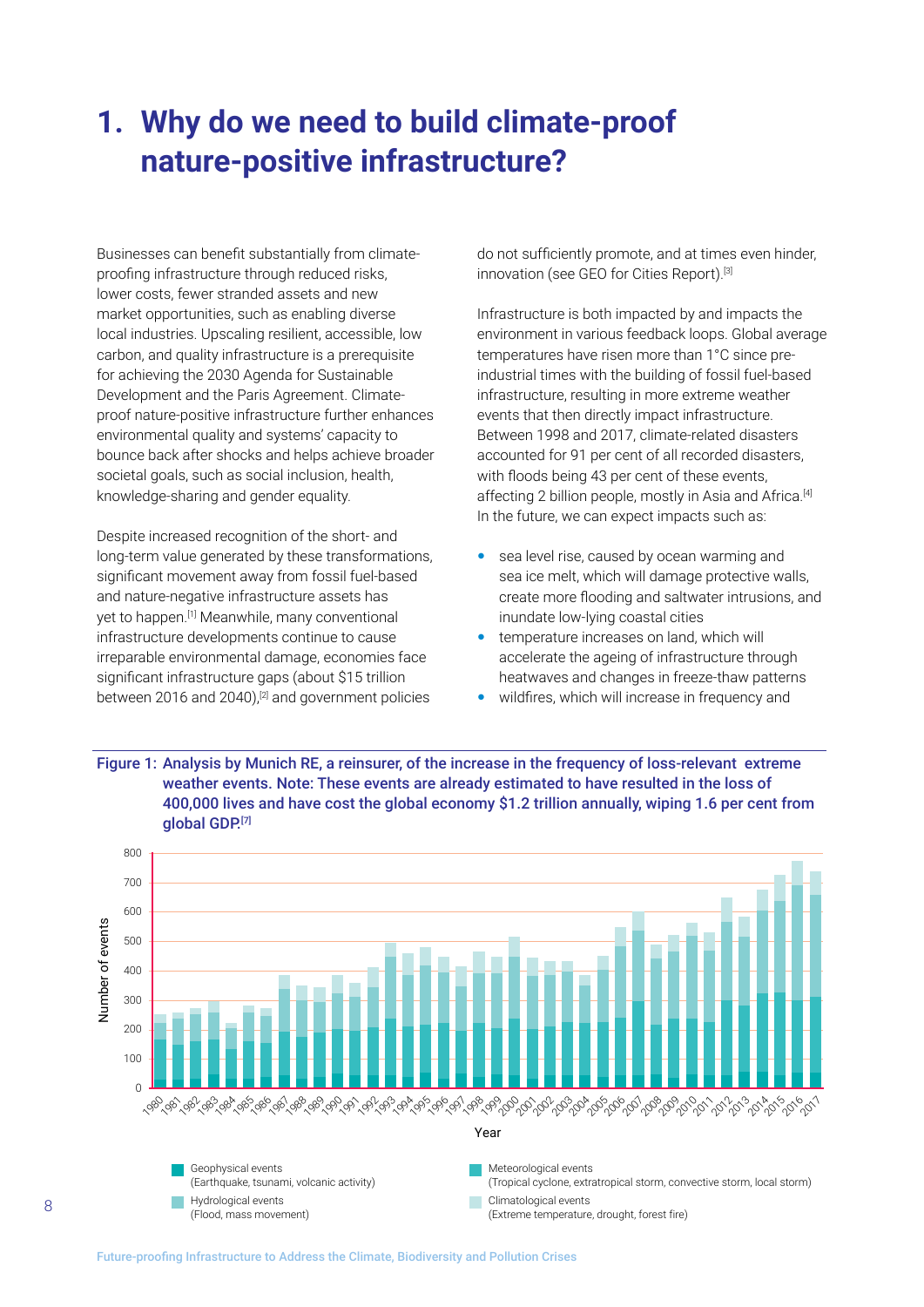<span id="page-8-0"></span>intensity, damaging infrastructure in their wake, and

 hurricanes and cyclones, which will increase in frequency and intensity, damaging or destroying infrastructure[5] – with the financial cost borne by national economies and the insurance industry (Figure 1). [6]

Climate change is now its own driver of environmental change, as recognized for the first time in the United Nations Environment Programme's (UNEP) sixth Global Environment Outlook (GEO).<sup>[7]</sup>

Building traditional infrastructure also contributes to lock-in effects in which the use of fossil fuelbased assets (for example, coal-fired power plants) encourages activities that produce greenhouse gas emissions, degrade local air quality and cause habitat fragmentation.[8] The production of steel and cement, which are manufactured using a significant amount of coal, means traditional infrastructure's embodied emissions cannot be eliminated by efficiency measures alone.<sup>[9]</sup> Resource extraction and processing, which has more than tripled since 1970, contributes half of global greenhouse gas emissions and over 90 per cent of biodiversity loss and water stress.<sup>[10]</sup> Unless significant measures are taken to build circularity and environmental sustainability into infrastructure value chains,[11, 12] global material use could double to 190 billion tonnes by 2060, increasing greenhouse gas emissions by 43 per cent.<sup>[10]</sup>

## **1.1. Surviving or thriving as a business in an uncertain future**

The COVID-19 pandemic has highlighted many vulnerabilities, including the way infrastructure investments are prioritized, leaving almost no corner of the planet untouched. Many businesses have suffered. Economic and social inequalities are widening, with risks and benefits not shared equitably across infrastructure owners, users, investors, ratepayers and communities living with basic infrastructure deficits.[3] Meanwhile, many firms suffer economic losses when stranded infrastructure assets are written down, devalued or converted to liabilities. Over the course of nine months in 2019 and 2020, the top oil and gas companies wrote down \$87 billion worth of assets, directly affecting the value of their supporting infrastructure.<sup>[13]</sup> In the face of such long-term, systemic and existential changes, business cannot afford to continue along the same trajectory.

However, COVID-19 has also allowed us to take stock of the current situation and decide to build forward better. As countries emerge from the pandemic more fiscally constrained, many governments will reprioritize infrastructure spending within economic stimulus measures (such as the \$1 trillion infrastructure bill being debated by the United States government).<sup>[14]</sup> This financial capital must be allocated to investments that achieve multiple policy objectives and, while addressing immediate needs, also cater for the future. These forward-looking investments can help avoid more costly retrofits further down the line. They can include low-carbon and renewable energy infrastructure, building retrofits, disaster response and early warnings, resilient healthcare systems, integrated waste management systems, digital connectivity, and hybridized greengrey-blue infrastructure. Businesses must manage their investment portfolios and partner with cities in new ways to reduce risk exposure, build resilience and optimize cross-sectoral benefits.

At the same time, other governments may cut committed infrastructure spending to save money. In an overtaxed, uncertain and overborrowed world where affordability is key, business investment in infrastructure must drive environmentally sustainable growth. In the past, infrastructure innovations have emerged from crises. For example, Cape Town recovered from a 2019 water crisis by diversifying to desalinized and groundwater sources and humancentred Water Sensitive Urban Design.[15] Lima managed drought by reactivating and upscaling nature-based water harvesting using pre-Incan technologies.

Thus, the aim of this brief is to offer practical recommendations for businesses, both public and private, on how to future-proof infrastructure against the effects of climate change and other risks and ensure that infrastructure investments contribute to sustainable development objectives over the medium (2030) to long term (2050). It also addresses actions that diverse actors in government can take to help engage the business community in developing environmentally sustainable infrastructure and create the enabling conditions for these contributions. The primary audience of this brief is businesses that have a role in planning, financing, designing, constructing, operating, maintaining and decommissioning infrastructure systems in both rural and urban contexts. This includes private investors, material manufacturers, construction companies, architecture and engineering firms, contractors, banks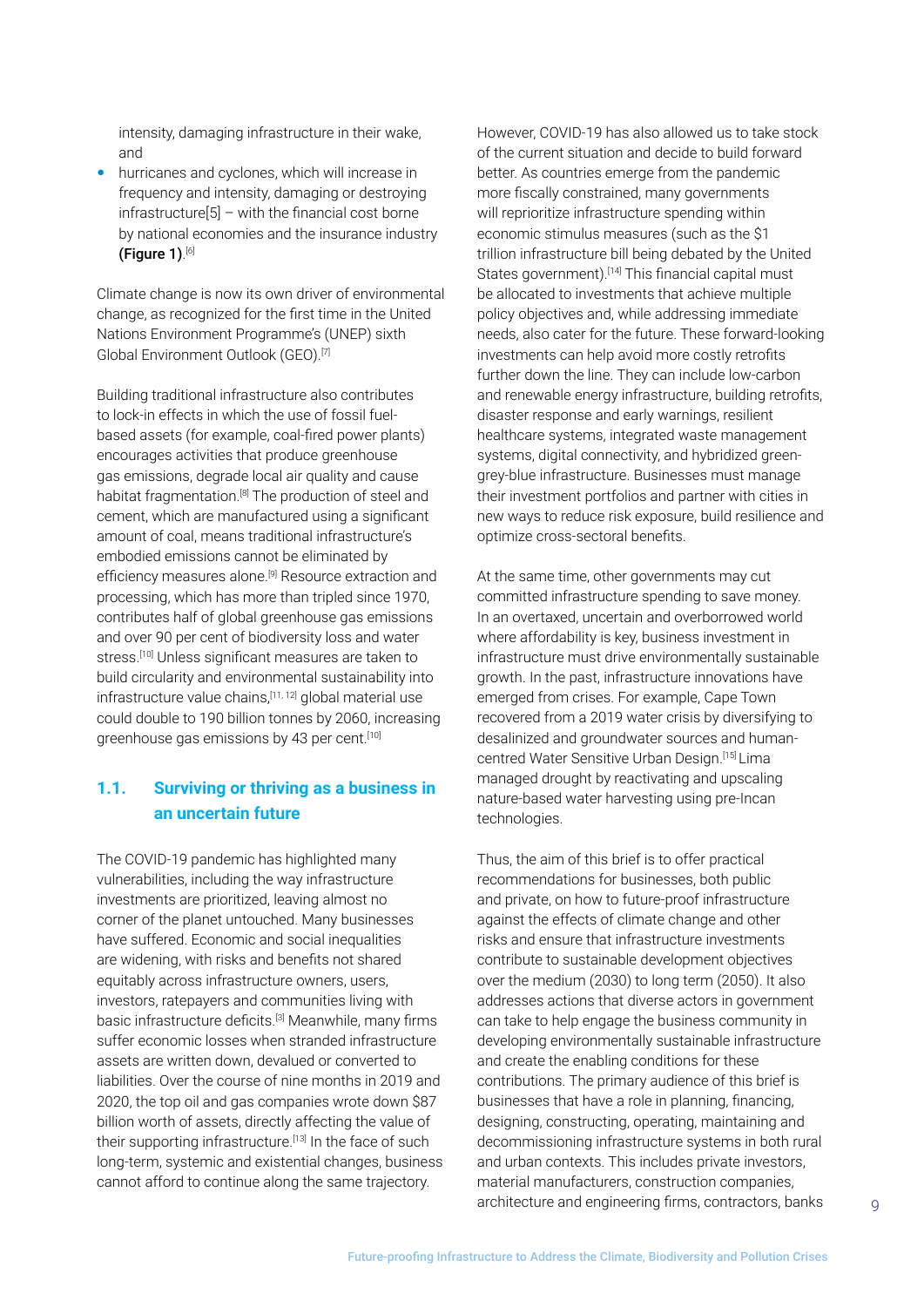<span id="page-9-0"></span>and real estate brokers. They vary in size and scale of operation, from self-employed entrepreneurs to multinational corporations. Actors' interests, roles, responsibilities and influence often differ, but there may be some overlap. Recognizing the central role of the public sector in providing infrastructure, our secondary audience is government entities and other actors working with the private sector (for example, local city officials, planners, officers negotiating loans, environmental authorities issuing licenses).

This brief covers built, or "grey", infrastructure, natural, or "blue-green", infrastructure and hybrid infrastructure, which combines elements of grey and blue-green infrastructure. These types of infrastructure systems can be deployed in different sectors. This report focuses on energy (generation, transmission, distribution); transportation (anything that conveys materials, including public, cargo, freight and passenger transport and roads, bridges, ports, waterways and maritime routes, pipelines, railways and airports); water (treatment, distribution, storage, recovery); buildings and housing (human settlements) and waste management. It also considers cross-cutting themes: communication networks, behavioural change and lifestyle choices. This brief focuses on these systems because they are among the most critical in driving future change, represent a large proportion of post-COVID-19 recovery investments, impact businesses of all sizes and are themes not discussed in other GEO for Business briefs. Infrastructure can also be perceived as a service, where it delivers nature-based solutions, circularity and digital innovations that lead to deeper transformations.

Environmentally sustainable infrastructure design forms the foundation of more prosperous communities, increasing aggregate economic output and productivity,<sup>[17]</sup> delivering essential services, creating employment in low-income or informal sectors and achieving desired developmental, financial and institutional outcomes.[18] These benefits are essential for business to succeed over the entire infrastructure life cycle. For example, to prevent flooding of ports and roads, businesses can install green roofs and water piping to accommodate inlets of potable water and outlets of greywater and rehabilitate interconnected green spaces – all of which improves wellbeing, business efficiency, competitiveness and resilience and avoids the high costs of managing waste streams.

#### Box 1: Defining infrastructure

Infrastructure systems are understood here to include physical assets (also referred to as "hard" infrastructure) plus the knowledge, institutions and policy frameworks ("soft" infrastructure) in which they exist and that enable them to function.

Future-proofing refers to improving existing infrastructure and investing in new infrastructure that is flexible and resilient to potential risks to service delivery, such as those from climate change and other environmental crises (for example, raising roads above the predicted increase in flood levels).

Blue or green infrastructure (or ecological or natural infrastructure) is strategically planned and managed networks of natural and seminatural lands, such as forests and wetlands, working landscapes, and other open spaces that are designed and managed to deliver a wide range of ecosystem services and functions and provide associated benefits to human populations and biodiversity in both rural and urban settings. Blue-green infrastructure can function on its own or be incorporated within the design of grey (or built) infrastructure, resulting in hybrid infrastructure (for example, sea walls combined with oyster reefs to protect against erosion and flooding). [16]

## **1.2. In which direction are investments really going and where should they be going?**

The Organisation for Economic Cooperation and Development (OECD) has estimated that an annual average of \$6.9 trillion in climate-compatible infrastructure investment is needed over the next decade to meet global development needs.<sup>[19, 20]</sup> There is still a significant gap between these investment needs and current trends, particularly in low- and middle-income countries.[21]

There is a disconnect between the current reality and what is necessary to radically decarbonize, detoxify and dematerialize our infrastructure for generations to come. For example, as of September 2020, G20 countries had committed \$212 billion (52 per cent) to fossil fuel-based infrastructure, compared with \$196 billion (48 per cent) to clean energy-based infrastructure, in their stimulus and recovery spending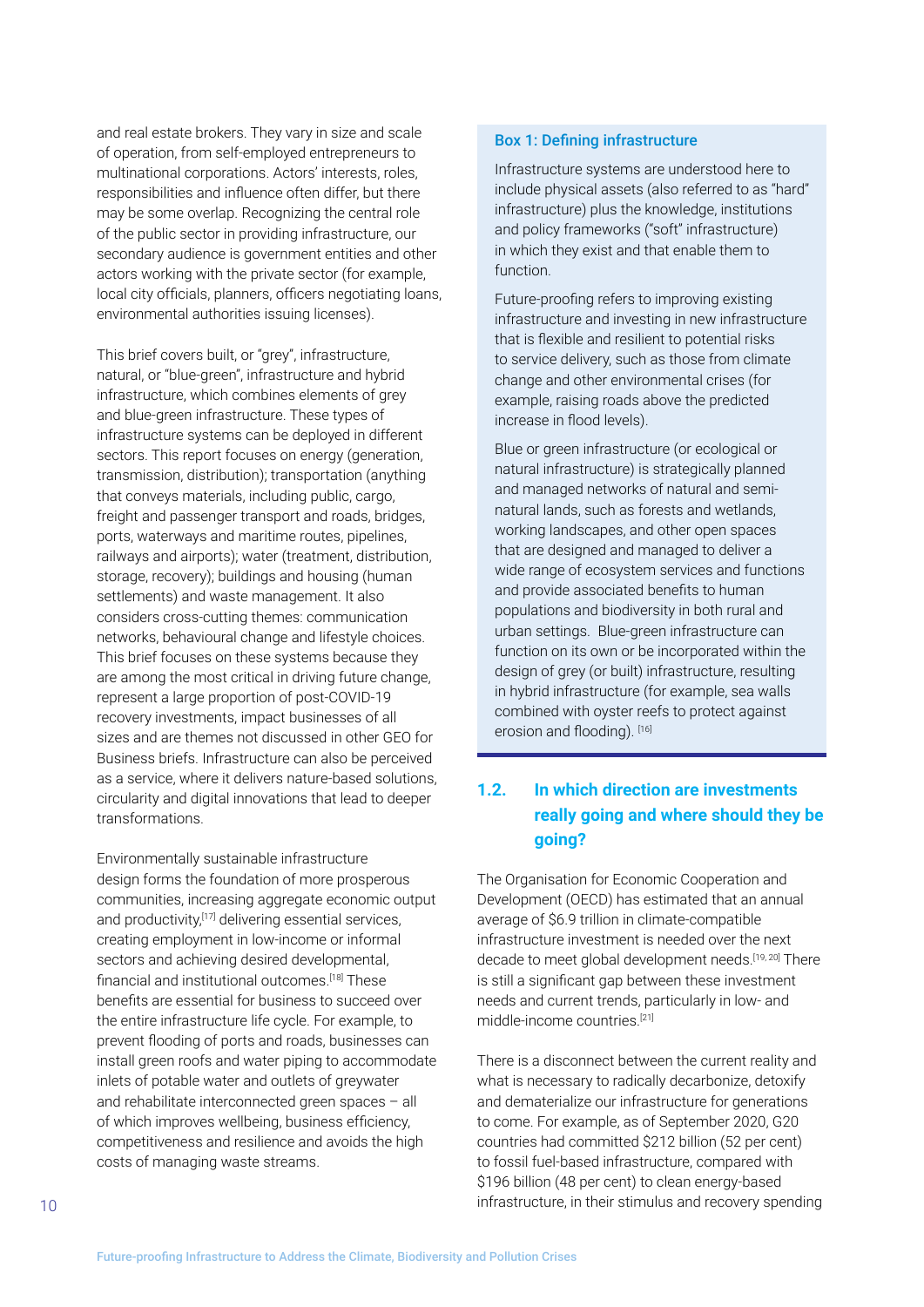for the energy sector.<sup>[22]</sup> About \$90 trillion is likely to be invested in infrastructure by 2030.[23] With about 70 per cent of global greenhouse gas emissions coming from infrastructure, clearly, a significant shift in investment must be made towards low-carbon infrastructure to meet intended national targets of reducing emissions by 45 per cent by 2030 and ultimately achieving netzero emissions by 2050.<sup>[24]</sup> Globally, the construction sector uses about 65 per cent of non-metallic minerals (sand, gravel), 15 per cent of ferrous metals and 3 per cent of non-ferrous metals.[25]

However, there are pathways with the potential to begin closing the gap between where infrastructure should be and where it currently is. For example, the International Energy Agency's Sustainable Recovery Plan estimates that \$1 trillion invested annually between 2020–2023 could "spur economic growth, create millions of jobs and put emissions into structural decline".<sup>[26]</sup> In the longer term, significant action is required to reduce the carbon lock-in effects of new infrastructure developments.

The environmental sustainability of infrastructure can be gauged by the extent to which it contributes to one or more SDGs without undermining others. Ninetytwo per cent of the 169 SDG targets are linked to investment in current and future infrastructure assets. For example, a hospital that contributes to achieving SDG3 on health and well-being relies on access to water and sanitation, while quality education and productivity rely on access to energy. However, if such a hospital is in the middle of a critical ecosystem and runs on electricity generated from fossil fuels, it can undermine other SDGs. Given that the manner in which the SDGs interact with each other is contextspecific, interdependencies need to be factored into infrastructure design and planning.<sup>[24]</sup>

If business-as-usual planning and infrastructure development continues, the planet will not be able to sustain the resource requirements and the associated environmental impacts. Therefore, businesses have to consider the environmental consequences of both their and their clientele's activities, whether community-wide or household, now and invest in new and existing cities that are far more environmentally sustainable and inclusive. Critically, the infrastructure built now will define the future of the planet.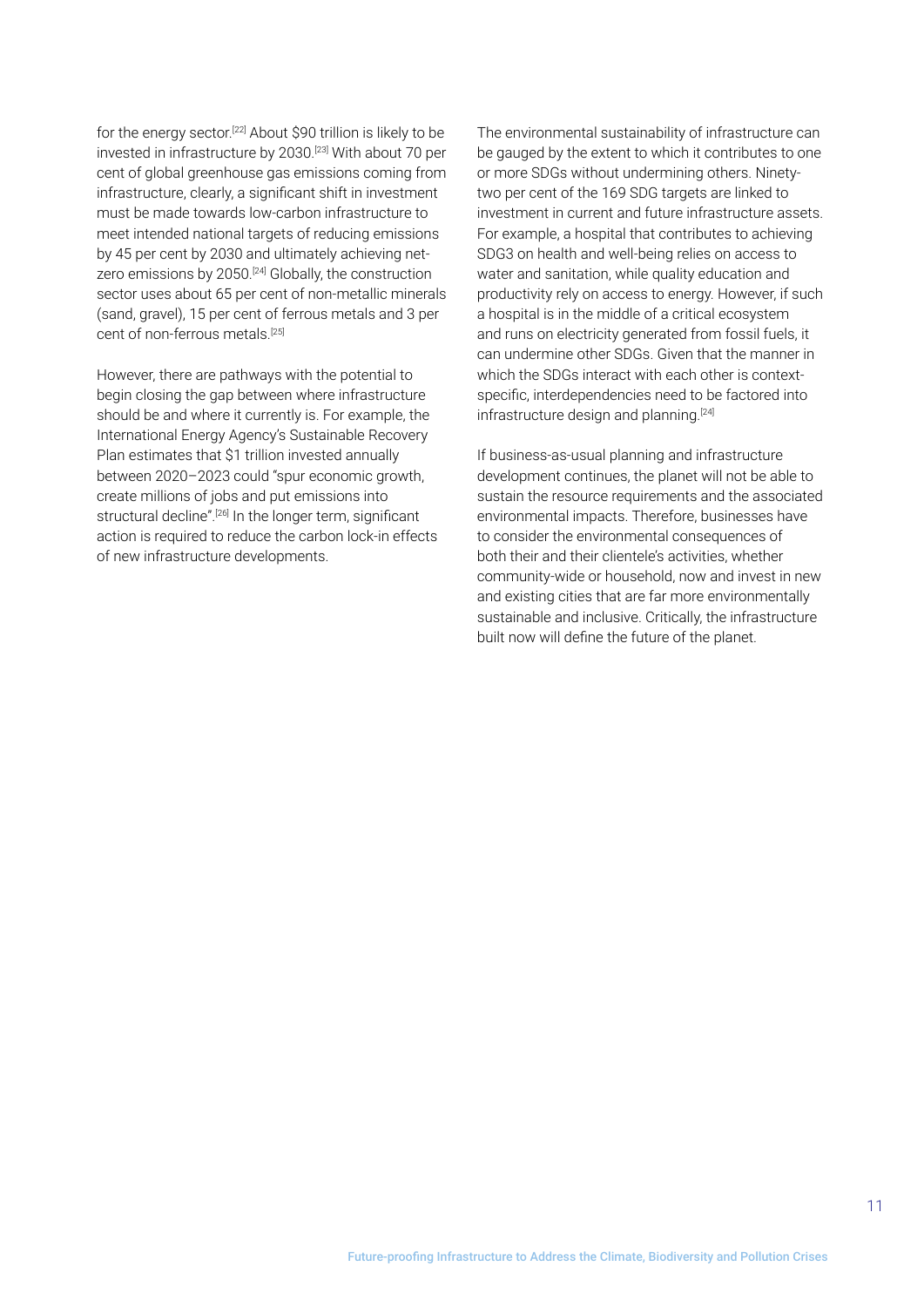## <span id="page-11-0"></span>**2. The role of business in infrastructure systems**

## **2.1 Key businesses operating in infrastructure systems and their role**

Businesses involved in planning, developing and operating infrastructure can be broadly divided into two groups. The first group includes private companies that are contracted by government through procurement processes to work on public infrastructure projects. This group constitutes a significant proportion of infrastructure businesses in developing countries. For instance, in 2017, 55% of private investments in infrastructure was financed by non-private sources such as public banks, bilaterals and multilaterals.<sup>[27]</sup> Procurement processes are designed to deliver high-quality infrastructure quickly, offering the widest benefits at the lowest cost. While the infrastructure innovations discussed later in this brief have the potential to lead to large transformations, businesses are often limited in terms of the flexibility they have to propose new, more environmentally sustainable solutions.

The second group includes businesses that build infrastructure for the needs of business, such as oil and gas companies. Such businesses have more control over the design and construction of their infrastructure, being able to expedite some processes, and have a responsibility in terms of what solutions they come up with. They may have a narrower focus and shorter financial planning cycles, deliver fewer services and respond to a smaller, more homogenous set of stakeholder interests compared to the former group. However, they are also driven by market demand and still often need to obtain environmental impact assessment licenses depending on the national context.[28] In both cases, public and private actors do not operate in a vacuum, and all businesses depend on government policy.<sup>[29]</sup>

## **2.2 How can the public sector better collaborate with the private sector?**

Before a clear roadmap can be developed for transforming infrastructure, we need to explore how the public and private sectors can work better together.

Co-creation. This involves bringing relevant private sector actors into public planning and policy design dialogues, which not only ensures adherence to public procurement rules but drives innovation. There are many benefits associated with co-creation. Take decarbonizing the transport sector through automobile electrification by way of example. Companies from three previously independent industries have different expertise that they can bring to the table. Oil and gas companies are used to longterm investments, while utility companies operate extremely complex transmission and distribution networks. Partnering with the automobile industry can rapidly accelerate the build-out of electric vehicle charging infrastructure and other supporting technologies. Urban electrification is a similar story. A study by the University of California, Berkeley showed how, with partnerships and legislative reform, the USA could enable companies to adopt a 90 per cent renewable energy grid by 2035, compared with only a 55 per cent deployment without new policies.<sup>[30]</sup> Regular consultation can also unlock higher levels of ambition, innovative business models, more integrated spatial planning and institutions, and better tendering processes.

Coordination. Successful multi-level, multi-stakeholder and cross-sectoral coordination models can take many forms and can be led by public utilities, city departments, separate legal entities, agencies or more informal structures.[31] Partnerships may cover a wide variety of infrastructure and technologies or have a specific focus (for example, district heating systems). It is crucial that the structure has a mandate and resources to bring stakeholders together. These structures' activities can include strategy setting, mapping stakeholders' interests and influence, data gathering, prioritizing and planning how to engage stakeholders, policy development, project development, pre-tender consultations, and permitting.[32] Such structures can help to scale up zoning and redirect developments away from risk areas while prioritizing strategic density, connectivity, public spaces, urban design, placemaking and rural-urban interdependencies. [33, 34] Coordination platforms can also allow co-investment platforms to pool public and private financial capital. Care must be taken because some local to national governments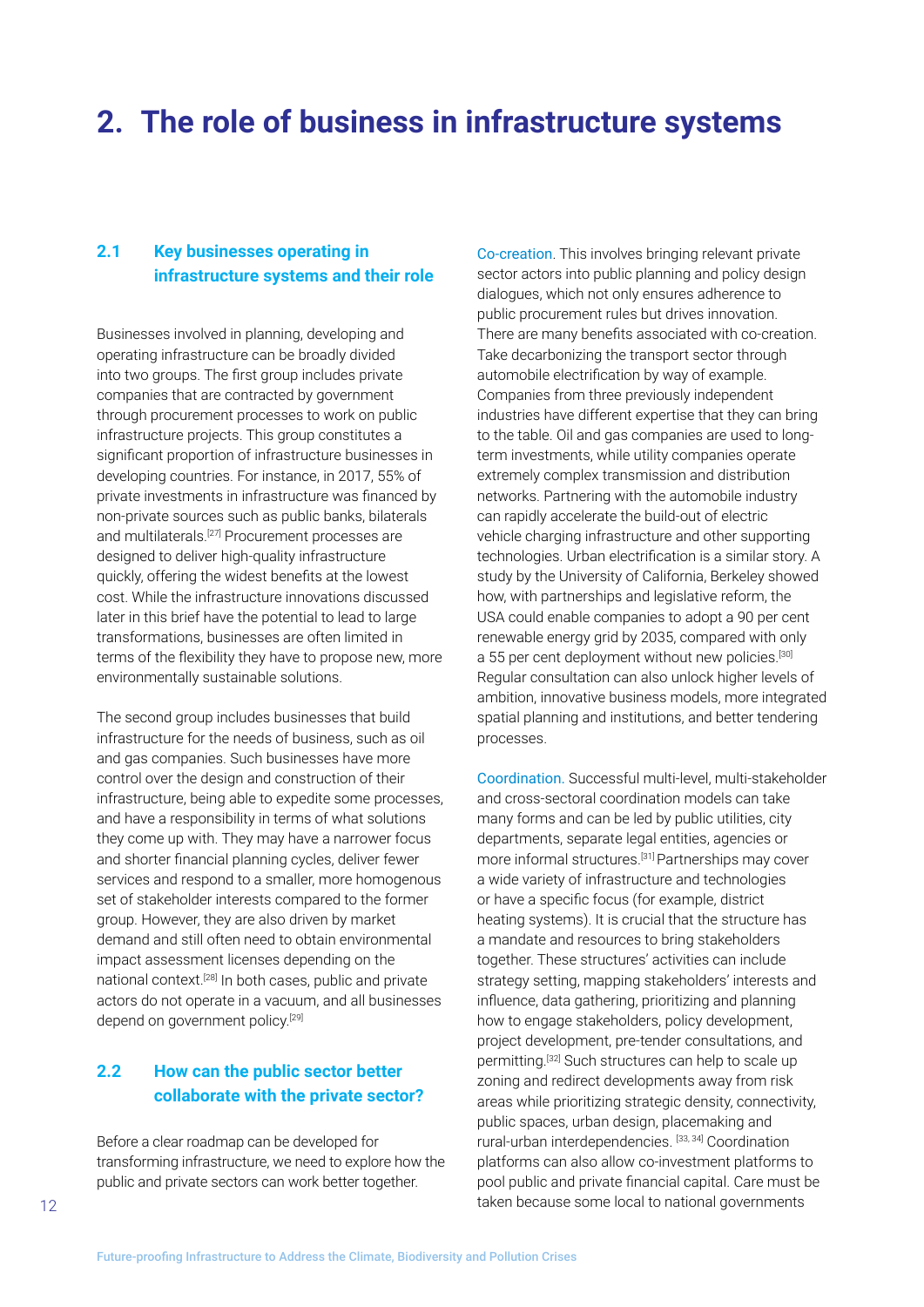<span id="page-12-0"></span>do this well, while others do not, opening possibilities for collusion or corruption. Capacity needs to be built to enable coordination at multiple levels, build institutional memory and transfer knowledge internationally.

Tendering. This is an opportunity for the public sector to tap into the innovative power of the private sector and help innovations penetrate markets more quickly. Public authorities can revise narrower procurement criteria for additional services or for multiple options that may not be the cheapest initially but bring in more environmental sustainability, service quality, inclusiveness and integration considerations. For example, performance-based specifications can incentivize and catalyse innovation by specifying expected social and environmental sustainability targets for infrastructure development without being prescriptive about the means for achieving them. Reforming tendering processes has been shown in some cases to be more effective than traditional technology-push measures. It is important to have wide-ranging feasibility analyses and consultations. This requires tendering capacity to be built within cities, providing access to neutral expert advice while not overcomplicating the tendering process.[35]

Performance-based legislation. Such incentives remunerate companies that are active agents of change, enhance the quality of legislation and respond to rapidly developing technology. Here, governments define the regulations and functional standards intended to control aspects of infrastructure design, construction, materials, use and maintenance. For instance, in lending, the public sector can screen for exposure to risks of climate change<sup>[36]</sup> or debt subordination. Building codes can increase the lifespan of infrastructure, protect asset returns and improve the reliability of service provision<sup>[37]</sup>. Vehicle and fuel economy standards can stimulate manufacturers to improve fuel efficiency.

#### Investment barriers and price control mechanisms.

Governments can help to remove investment barriers (for example, high investment costs, exclusionary effects). For instance, governments can revise regulations that accredit or reimburse adaptationready infrastructure investments or adapt price control mechanisms to reflect longer asset lifespans. Meanwhile, the private sector can lower discount rates to increase the value of future benefit impacts relative to near-term impacts. Natural capital accounting can help bring out nature-based solutions' multiple benefits when calculating the return on investment.

## **2.3 Increasing business resilience to environmental risks**

In a world where pandemics and climate change are the "new normal" and resource scarcity a latent stressor, key emerging resilience risks will set new priorities for business leaders. Risks may include:

Disruption of value chains. COVID-19 highlighted the fragility of global value chains and associated infrastructure. For example, in 2020, oil suppliers in the USA were unable to ramp down production fast enough to meet the abrupt decline in demand. Oil prices went negative for the first time in history. [38] Likewise, in the future, extreme events could lead to interruptions in energy supply, resulting in skyrocketing prices for businesses whose profits are heavily dependent on energy prices (for example, commercial transportation, agriculture, industrial manufacturers) or that have a global supply chain (for example, the construction industry: building products and workforce). To counter this, businesses will need to make provision for disruptions (for example, building more flexibility into contracts, stress-testing infrastructure to withstand shocks).

Stranded assets. As extreme weather events grow in frequency and intensity, so could the risks of interruptions in centralized power grids and Information and Communication Technology (ICT) manufacturing operations (Figure 2, Table 1). This could lead to higher costs and lower profitability. For instance, in 2019, some of California's deadliest wildfires were caused by neglected power lines in drought-prone, isolated areas relying on antiquated centralized electricity systems. More than 2.7 million people, as well as hospitals, schools, homes, gas stations, grocery stores and other businesses, experienced a public safety shutoff of the power grid, and had to use diesel and gasoline generators where possible.<sup>[39]</sup> Changes to rainfall patterns due to climate and land-use change could also lead to stranded assets, with widespread macroeconomic ramifications. Beyond climate change, growing disparities in access to ICT infrastructure worldwide, which is amplified by differences in wealth and education, also pose a risk to business. An estimated 51 per cent of the global population is still not connected to the internet, even though most of these people live within areas with 2G or 3G access.<sup>[40]</sup>

To manage stranded assets in the energy sector, for example, business must drive the penetration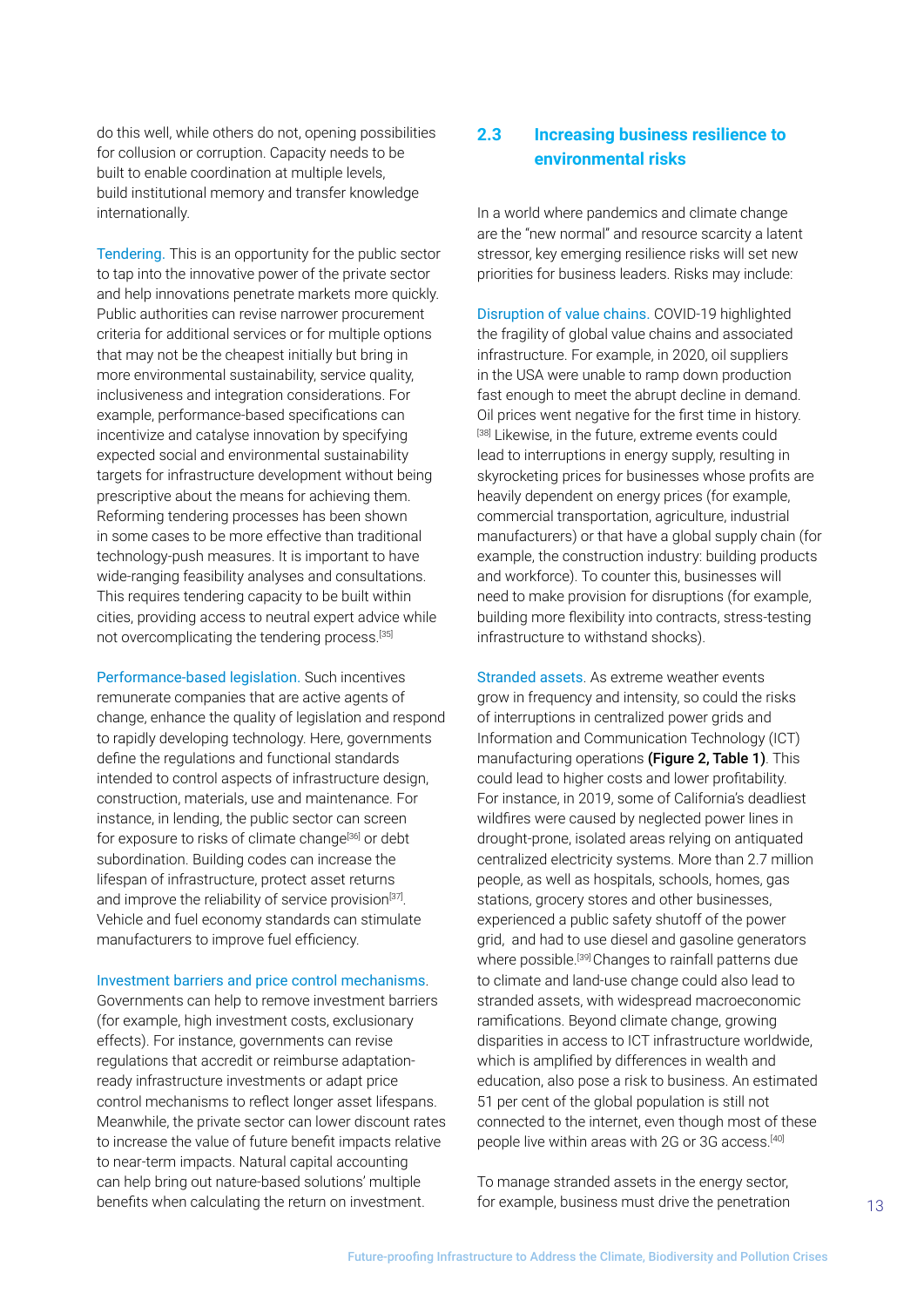of decentralized renewable energy, provide storage options to counter intermittency, retrofit buildings to reduce energy consumption and introduce apps that can monitor and change energy consumption. Moreover, ICT companies will have to reduce their carbon, energy and water intensity and toxic material usage – for example, data centres account for about 1 per cent of the world's total energy consumption.<sup>[41]</sup> ICT companies often rely on non-renewable minerals from mined metals that contribute to more waterrelated pollution,<sup>[42]</sup> while data centres can require high volumes of water to cool semiconductors.

Figure 2 provides an overview of the other disruptions that businesses may face because of these environmental challenges.

Changing workforce. Companies that invest in sustainable infrastructure will be increasingly attractive to a workforce that has an environmental ethic. These employees will be more attracted to businesses that invest in training and upskilling, thereby improving manager-employee relationships. More staff will want to be treated fairly, get recognition, operate with flexibility, receive challenging opportunities, work remotely and be paid fairly and competitively, and have gender parity and diversity in the workplace.

Informality. By 2050, 2-3 billion people, or 35-50 per cent of the urban population, are expected to live in informal settlements (low-quality houses or shacks built outside formal regulations, often in areas more exposed to natural disasters). Much of the workforce for the informal economy comes from these areas, and informality contributes one to two-thirds of global GDP, especially in low- and middle-income economies.[44, 45] Addressing the rise in informality is critical for business to survive because inequality fuels disputes over resources,



#### Figure 2: Examples of how climate change will likely impact infrastructure (adapted from [43])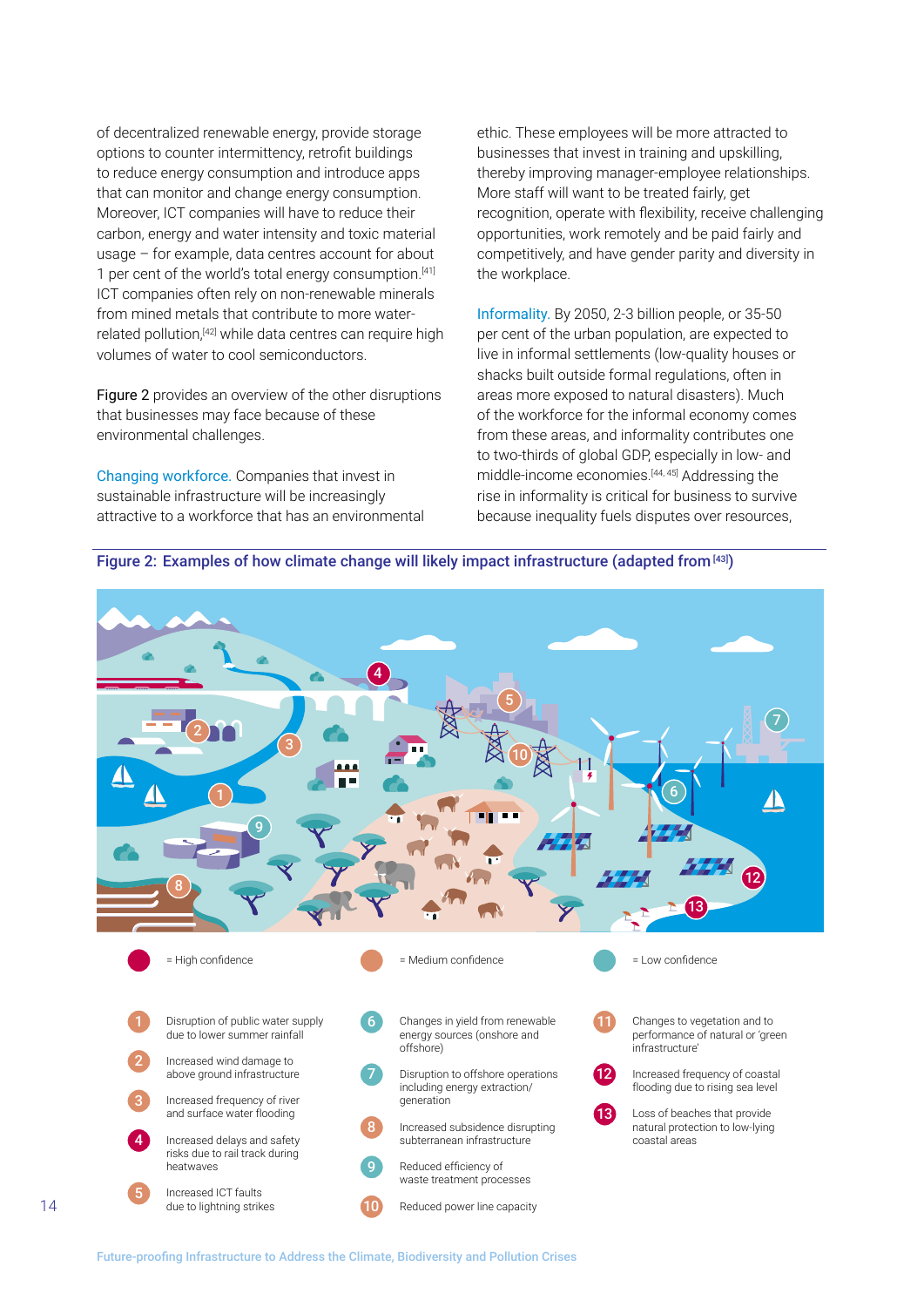|                                                       | <b>Climate Impact</b>     |                |                 |                |              |                         |                           |                         |              |                         |                           |                           |              |              |                         |                           |                           |              |             |             |              |
|-------------------------------------------------------|---------------------------|----------------|-----------------|----------------|--------------|-------------------------|---------------------------|-------------------------|--------------|-------------------------|---------------------------|---------------------------|--------------|--------------|-------------------------|---------------------------|---------------------------|--------------|-------------|-------------|--------------|
|                                                       | Sea level rise            |                | <b>Rainfall</b> |                |              | <b>Temperature</b>      |                           |                         |              | <b>Other</b>            |                           |                           |              |              |                         |                           |                           |              |             |             |              |
| <b>Infrastructure</b><br><b>Sector</b>                | $\overline{1}$            | $\overline{2}$ | 3               | $\overline{4}$ | 5            | $6\phantom{1}$          | $\overline{7}$            | 8                       | $\mathbf{q}$ | 10                      | 11                        | 12                        | 13           | 14           | 15                      | 16                        | 17                        | 18           | 19          | 20          | 21           |
| <b>Rail Transport</b>                                 | $\mathbf{x}$              |                |                 |                | $\mathsf{x}$ | $\mathsf{x}$            | $\mathbf{x}$              | $\mathsf{x}$            |              | $\mathsf{x}$            | X                         | $\mathbf x$               | $\mathbf x$  | $\mathbf x$  |                         | $\mathbf x$               | $\mathsf{x}$              | $\mathsf{x}$ |             |             | $\mathbf{x}$ |
| <b>Road transport</b>                                 | $\overline{\mathsf{X}}$   |                |                 |                | $\mathbf{x}$ | $\overline{\mathsf{x}}$ |                           | $\overline{\mathsf{x}}$ |              | $\mathbf{x}$            | $\mathbf x$               | $\mathbf{x}$              | $\mathbf x$  | $\mathbf{x}$ |                         | $\mathbf x$               |                           | $\mathbf x$  | $\mathbf x$ | $\mathbf x$ | $\mathsf{X}$ |
| <b>Inland waterway</b><br>transport                   | $\mathbf{x}$              | $\mathbf{x}$   |                 | $\mathsf{x}$   |              | $\mathbf x$             |                           |                         |              |                         | $\mathbf x$               | $\mathbf{x}$              | $\mathsf{x}$ |              |                         |                           |                           |              | <b>X</b>    |             | $\mathsf{X}$ |
| <b>Ports and marine</b><br>transport                  | $\overline{\mathsf{x}}$   |                | X               | $\mathsf{X}$   | $\mathsf{X}$ | $\mathsf{x}$            | $\mathsf{x}$              | X                       |              | $\mathbf x$             | $\mathsf{x}$              | $\boldsymbol{\mathsf{X}}$ | $\mathbf x$  | $\mathbf x$  | $\overline{\mathbf{X}}$ | $\boldsymbol{\mathsf{x}}$ |                           |              |             |             | X            |
| <b>Potable water</b>                                  | $\overline{\mathsf{x}}$   |                |                 |                |              |                         |                           |                         |              |                         |                           |                           |              |              |                         |                           |                           |              |             |             |              |
| <b>Waste water</b><br>sanitation                      | $\mathsf{x}$              | X              | $\mathsf{x}$    |                | $\mathbf{x}$ | $\mathsf{X}$            | $\mathsf{x}$              |                         | $\mathbf{x}$ |                         | X                         | $\mathsf{x}$              | $\mathsf{x}$ | $\mathsf{x}$ | $\mathbf x$             |                           |                           |              |             |             |              |
| <b>Flood and</b><br>coastal erosion<br>management     | $\mathsf{X}$              | $\mathsf{X}$   |                 | $\mathsf{x}$   | $\mathsf{x}$ | $\mathsf{X}$            |                           |                         |              | X                       | $\mathsf{X}$              |                           |              | $\mathsf{x}$ | $\mathsf{x}$            |                           |                           |              |             |             | $\mathsf{X}$ |
| <b>Information and</b><br>communication<br>technology | $\boldsymbol{\mathsf{X}}$ |                |                 | $\mathsf{X}$   | $\mathsf{x}$ | $\mathsf{X}$            | $\boldsymbol{\mathsf{X}}$ |                         |              |                         | $\overline{\mathsf{X}}$   | $\mathsf{x}$              | $\mathbf x$  |              |                         |                           | $\boldsymbol{\mathsf{x}}$ |              |             |             | $\mathsf{X}$ |
| <b>Solid waste</b>                                    | $\mathbf{x}$              |                |                 | $\mathbf x$    | $\mathbf{x}$ | $\overline{\mathsf{X}}$ | $\mathbf{x}$              |                         | $\mathbf{x}$ | $\overline{\mathsf{x}}$ | $\mathbf{x}$              |                           | $\mathbf{x}$ |              | $\mathbf x$             |                           |                           |              |             |             | $\mathsf{X}$ |
| Nuclear, coal, oil<br>and gas energy                  | $\overline{\mathsf{x}}$   |                |                 | X              | $\mathsf{x}$ | $\overline{\mathsf{X}}$ | $\mathbf{x}$              |                         |              | X                       | $\boldsymbol{\mathsf{x}}$ | $\mathsf{x}$              | $\mathsf{x}$ |              |                         |                           |                           |              |             |             | $\mathsf{X}$ |
| <b>Renewable energy</b><br>generation                 | $\overline{\mathsf{x}}$   |                |                 |                | $\mathsf{x}$ | $\mathsf{x}$            | $\overline{\mathsf{X}}$   | $\mathbf x$             |              |                         |                           |                           | $\mathsf{x}$ |              |                         |                           |                           |              |             | X           | $\mathbf x$  |
| Power systems,<br>transmission and<br>distribution    | $\boldsymbol{\mathsf{X}}$ |                |                 |                | X            | $\mathsf{X}$            |                           |                         |              |                         | X                         |                           | $\mathsf{x}$ |              |                         |                           | $\boldsymbol{\mathsf{x}}$ |              |             |             | $\mathsf{X}$ |
| <b>Energy demand</b>                                  | $\mathsf{X}$              |                |                 |                | $\mathsf{x}$ | $\overline{\mathsf{x}}$ | $\mathsf{X}$              |                         |              |                         | X                         | $\mathbf x$               |              |              |                         | $\mathbf x$               |                           |              |             | X           |              |

## Table 1: Key links between climate impacts and infrastructure sectors (adapted from [43])

### Key:

- 1. Damage or disruption from Coastal flooding
- 2. Tidelocking
- 3. Saline intrusion
- 4. Coastal erosion
- 5. Damage or disruption from River flooding
- 6. Damage or disruption from Pluvial flooding
- 7. Droughts and low precipitation
- 8. Altered capability or efficiency
- 9. Biological processes and/or disease
- 10. Stability of earthworks
- 11. Severe heat
- 12. Severe cold, snow and ice
- 13.Altered capacity or efficiency
- 14. Subsidence and/or desiccation
- 15. Biological processes and/or disease
- 16.Demand for service
- 17. Lighting strikes
- 18. Humidity
- 19. Solar radiation
- 20. Fog
- 21. Storminess and wind damage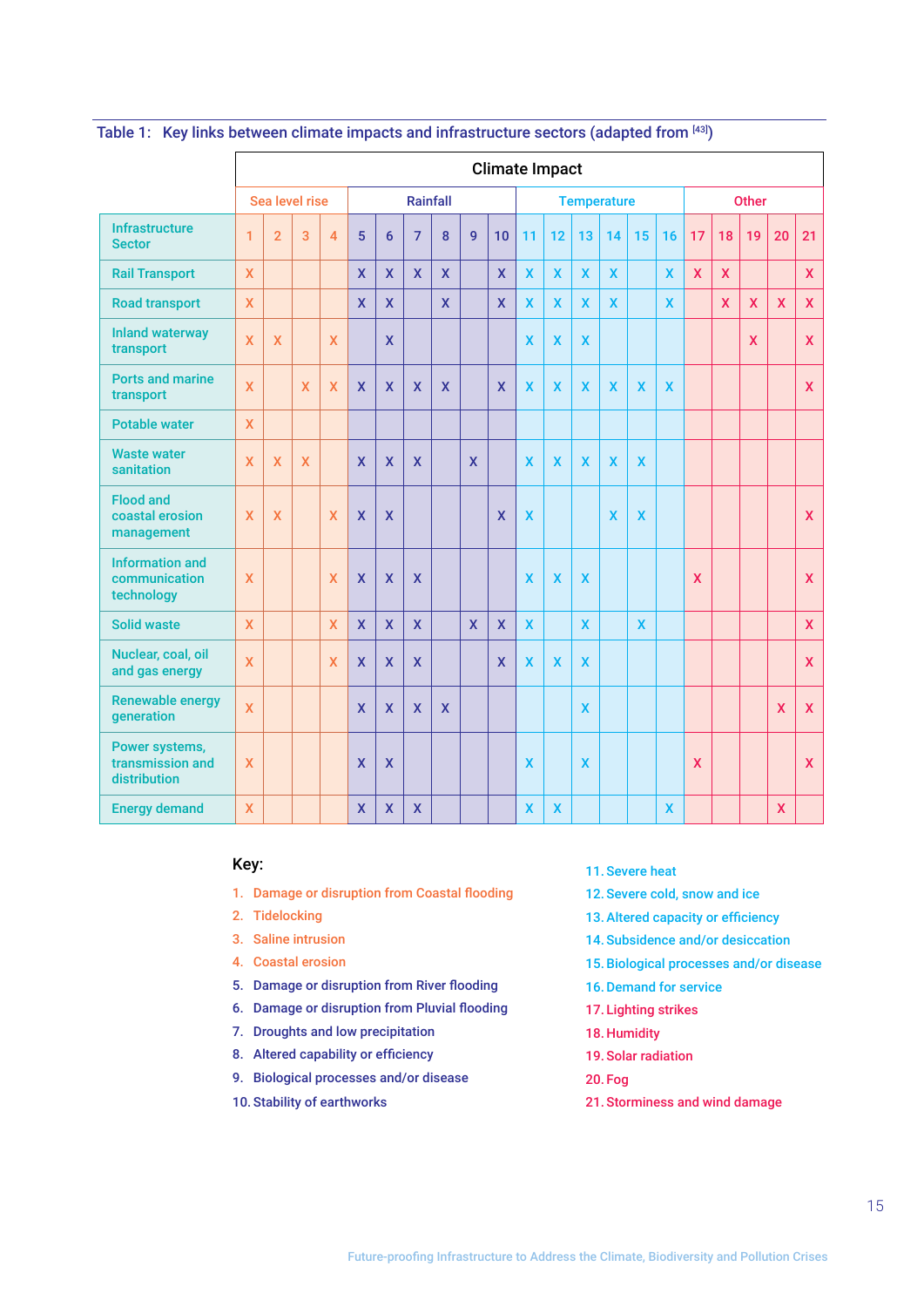which in turn manifests in crime, conflict, corruption, policy uncertainty and a vicious cycle of discouraging investor confidence, among other things.[46] There are significant opportunities for business to build infrastructure in informal settlements. For instance, landlords often build infrastructure like pit latrines and charge for it, yet currently, these enterprises are not formally recognized. Business can invest in self-built, in-situ upgrading in informal settlements, ensuring that safety regulations for construction are adhered to while working with communities and government to service those with the lowest incomes and those without tenure.

Investment ratings. Between 1990 and 2015, urban areas expanded by a ratio of 5:1 in relation to urban population growth.[47] Businesses will have to respond to changing consumer demand to build infrastructure that is designed to ensure densification rather than sprawl and avoid cutting into prime agricultural areas.[48] If not, companies' financial ratings could be threatened due to food security and economic development trade-offs.[8]

Transportation infrastructure development, particularly in developing countries, can lead to greater access to natural resources, increasing the economic viability of extractive logging [49-51], non-timber products, and hunting activities<sup>[52]</sup>. This can threaten the reputation of companies if the infrastructure they are building leads to indirect impacts on deforestation and fragmentation. This has been shown, for example, in the Brazilian Amazonia, where 94.9 per cent of all deforestation occurs within 5.5 metres of paved or unpaved roads or within 1 kilometre of a navigable river. [53] By 2030, in Africa, transportation corridors could fragment over 400 existing protected areas and degrade a further 1,800 or so protected areas.<sup>[54]</sup>

Global estimates show that about 25 million kilometres of new transportation infrastructure are expected to be built by 2050. [55] Companies' investment ratings could be at risk, especially those whose valuations are driven by brand and reputation and require a social licence to operate and access to raw materials. This increase in transportation infrastructure may also pose new risks, such as cultural dissolution, poaching, land-use conflicts and widening inequalities. Businesses will need to apply the "mitigation hierarchy", a set of guidelines that strives to minimize environmental and wildlife impact and achieve net-zero biodiversity loss.<sup>[56]</sup>

The construction of new infrastructure has been shown to lead to greater human-wildlife conflict or contact,[57] potentially increasing the likelihood of transfer of pathogens.[58] Agropastoral communities could have their livelihoods impacted and potentially blame investors and contractors. The amount of material that infrastructure consumes also puts remote areas under a lot of pressure, mainly through mining activities. Conversely, businesses can help prevent security threats while securing livelihoods and engaging communities.[18] For instance, in the Masungi Georeserve in the Philippines, businesses worked with government to invest in community water provision and protect the tourism industry.[59]

Resource constraints. As entirely new industries are formed to decarbonize the economy, infrastructure businesses must be aware of both the short- and long-term product risks associated with new and expanding resource constraints.<sup>[60]</sup> For example, lithium-ion battery demand to support photovoltaics is expected to grow by 280 per cent from 2016 through 2030,[61, 62] resulting in a significant increase in demand for cobalt of between 235 and 430 kiloton by 2030.<sup>[63]</sup> Such a dramatic increase could disrupt commodity prices and global supply, affecting all businesses that produce battery products.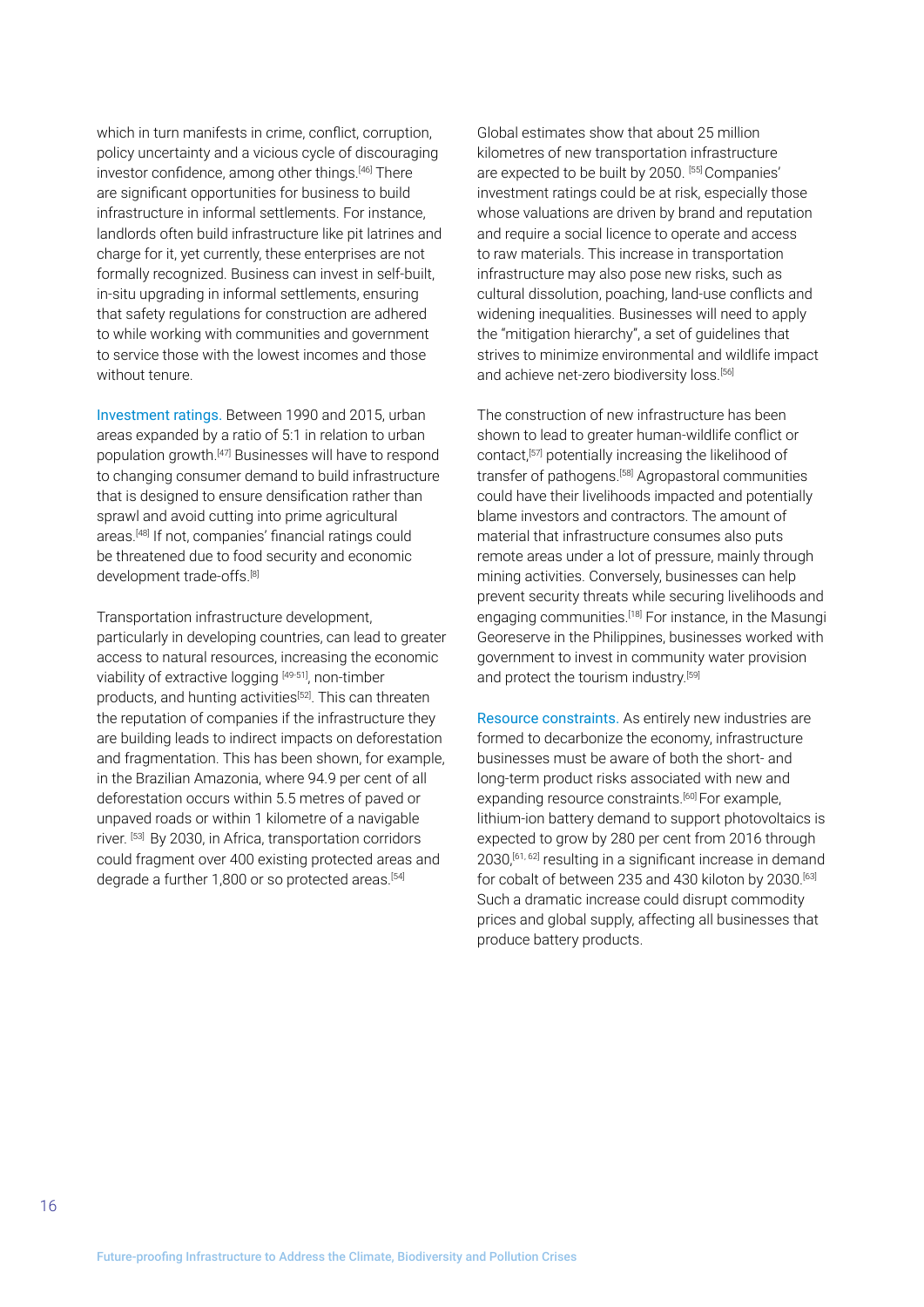## <span id="page-16-0"></span>**3. How can business drive environmental sustainability in infrastructure systems?**

Considering the world's infrastructure will more than double in the next 20 years, a very narrow window of opportunity is presently available to make this infrastructure more environmentally sustainable.<sup>[64, 65]</sup> It makes sense for businesses to invest in the following design innovations which will be required to contribute to this transformation.

## **3.1 Integrate approaches through systems thinking**

Critically, integrated planning and design views infrastructure as a system of systems, considering interconnections across sectors, between governance levels, across space and time and across all phases of an infrastructure's life cycle. For example, as the planet warms, the urban heat island effect intensifies,<sup>[66]</sup> and demand for air conditioning grows. District heating and cooling is a major business opportunity and helps to ensure healthy living conditions.<sup>[67]</sup> In dense urban

areas, district heating radically increases thermal efficiencies and decreases heat loss through heat recycling, combined heat and power systems, and economies of scale.[68]

Box 2 presents ten principles that can be used to support integrated, systems-level approaches to sustainable infrastructure that can increase governments and other stakeholders' abilities to meet a given level of service needs with less infrastructure that is more resource-efficient, resilient and cost effective, less polluting and has fewer risks than business-as-usual approaches.

### **3.1.1 Hybrid green, blue and grey infrastructure**

Because of their multiple co-benefits, nature-based solutions are now being strongly advocated worldwide to help deliver a range of services, including regulating water flows, reducing the heat island effect, treating

#### Box 2: Ten guiding principles for sustainable infrastructure<sup>[69]</sup>

- 1. Strategic planning to ensure the alignment of infrastructure policies and decisions with global sustainable development agendas and to strengthen the enabling environment.
- 2. Responsive, resilient and flexible service provision to meet actual infrastructure needs, allow for changes and uncertainties over time, and promote synergies between infrastructure projects and systems.
- 3. Comprehensive life cycle assessment of sustainability, including the cumulative impacts of multiple infrastructure systems on ecosystems and communities over their entire lifespans, to avoid "locking in" infrastructure projects and systems with various adverse effects.
- 4. Avoiding environmental impacts of infrastructure systems and investing in natural infrastructure to make use of nature's ability to provide essential, cost-effective infrastructure services and provide multiple co-benefits for people and the planet.
- 5. Resource efficiency and circularity to minimize infrastructure's natural resource footprint, reduce emissions, waste, and other pollutants, and increase the efficiency and affordability of services.
- 6. Equity, inclusiveness, and empowerment through a balance between social and economic infrastructure investment to protect human rights and promote well-being, particularly of more vulnerable or marginalized groups.
- 7. Enhancing economic benefits through employment generation and support for the local economy.
- 8. Fiscal sustainability and innovative financing to close the infrastructure investment gap within the context of increasingly constrained public budgets.
- 9. Transparent, inclusive and participatory decision-making that includes stakeholder analysis, ongoing public participation and grievance mechanisms for all stakeholders.
- 10. Evidence-based decision-making that includes regular monitoring of infrastructure performance and impacts based on key performance indicators and the promotion of data sharing with all stakeholders.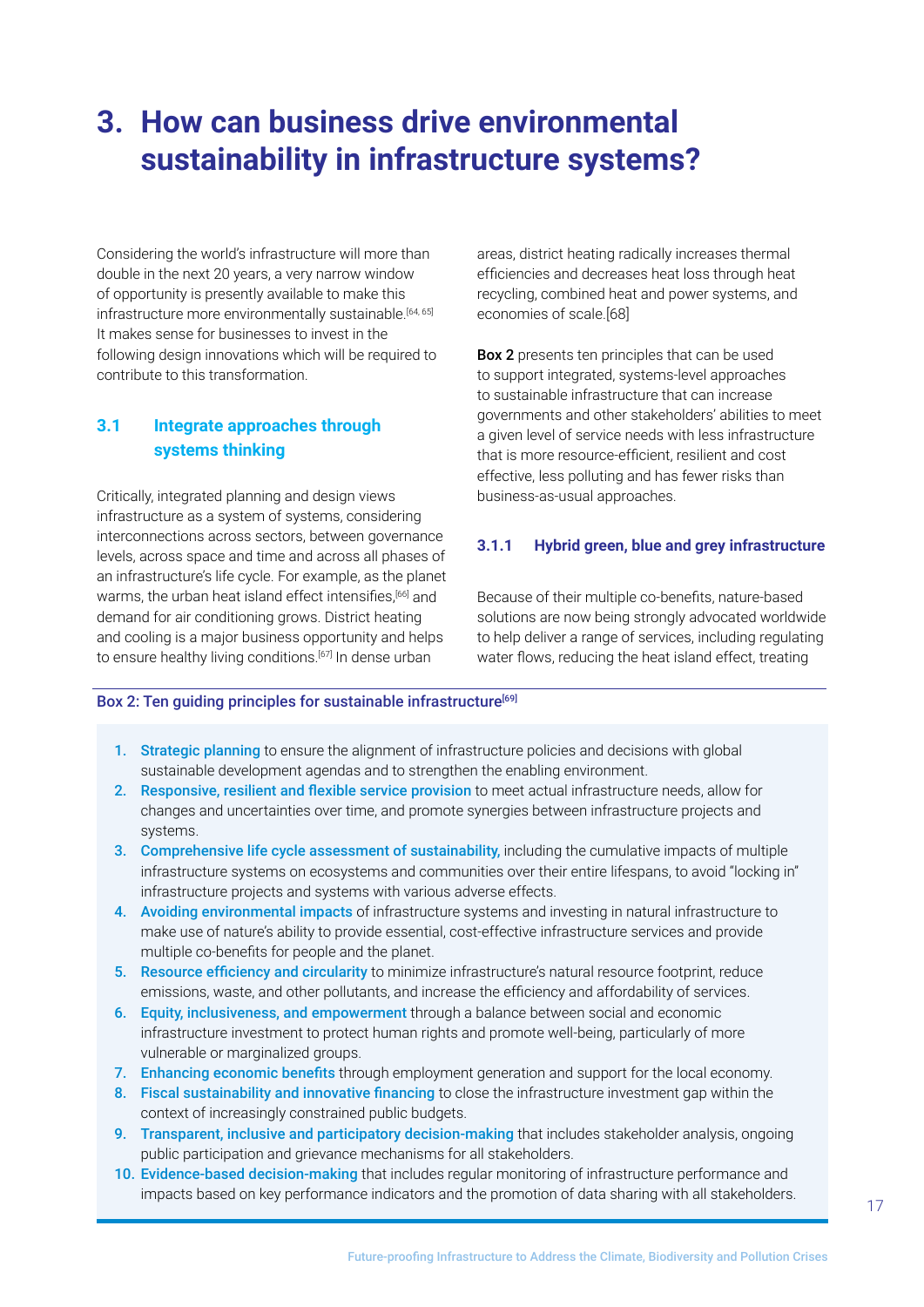wastewater, reducing stormwater run-off and improving water supplies. These applications have many benefits for businesses, as these solutions are often more cost-effective to build and maintain than conventional infrastructure and are well suited to the use of local resources and labour, which helps with the sustainability and reliability of supply chains (Table  $2$ ).<sup>[70]</sup> They can also create numerous co-benefits that

are especially relevant in the context of COVID-19, including employment creation and green jobs and improved living conditions in low-income settlements (Figure 3). [71] Table 2 and Annex 1 illustrate practical measures for businesses to adopt blue-green infrastructure for the built environment.

| <b>Location</b>                                                                     | <b>Intervention</b>                                                                                                                                                                                      | <b>Business cost savings and social and</b><br>environmental co-benefits                                                                                                                                                                                                                                                  | <b>Source</b> |
|-------------------------------------------------------------------------------------|----------------------------------------------------------------------------------------------------------------------------------------------------------------------------------------------------------|---------------------------------------------------------------------------------------------------------------------------------------------------------------------------------------------------------------------------------------------------------------------------------------------------------------------------|---------------|
| Besos River, Spain                                                                  | Restored constructed<br>wetlands and riparian<br>systems to polish treated<br>wastewater from large<br>conventional treatment<br>plants.                                                                 | Flood control, habitat restoration,<br>preservation of 200 bird species, water<br>reuse and improved soil quality. Leisure<br>opportunities. Revenue from more than 1<br>million visitors per year.                                                                                                                       | $[72]$        |
| Somalia                                                                             | Emergency drought<br>response and recovery<br>project. Sand or<br>subsurface dams in<br>ephemeral riverbeds<br>increased access to<br>underutilized water<br>supplies for domestic and<br>livestock use. | Capture, direct, and store water in soil,<br>aquifers, or reservoirs, combined with<br>traditional grey infrastructure to enhance<br>water harvesting, increase soil moisture,<br>replenish the water table, avoid water<br>losses from evaporation and run-off,<br>poverty alleviation.                                  | [73, 74]      |
| Yatenga Province,<br><b>Burkina Faso</b>                                            | Agroforestry, planting pits,<br>stone bunds, technical<br>measures to control<br>surface water run-off and<br>enhance water infiltration.                                                                | Improved groundwater recharge levels,<br>ensured wells hold water throughout the<br>dry season, restored degraded landscapes,<br>farmer livelihoods benefits.                                                                                                                                                             | $[75]$        |
| Pennsylvania, USA                                                                   | Installed blue-green<br>infrastructure with a<br>sewer system to improve<br>wastewater treatment and<br>reduce stormwater run-off.                                                                       | \$120 million in avoided grey infrastructure<br>financial capital costs, nearly \$4.8 million<br>in annual benefits beginning after 25<br>years (for example, reduced wastewater<br>treatment and pumping costs (\$661,000),<br>energy (\$2,368,000), air quality (\$1,023,000),<br>climate change benefits (\$786,000)). | [73, 76]      |
| Richmond Water<br>Enhancement<br>Experimental<br>Wetland, California,<br><b>USA</b> | Companies have<br>decommissioned industrial<br>sites and planted wetland<br>vegetation on 90 acres of<br>former effluent treatment<br>ponds.                                                             | Biodiversity resilience, pollinator habitat,<br>habitat enhancement for bats and<br>migratory waterfowls, nonpoint source<br>pollution control (for example, nutrients,<br>pesticides, sediments, suspended solids).                                                                                                      | $[77]$        |

| Table 2: Examples of existing business initiatives building resilience and multiple co-benefits through |
|---------------------------------------------------------------------------------------------------------|
| blue-green infrastructure                                                                               |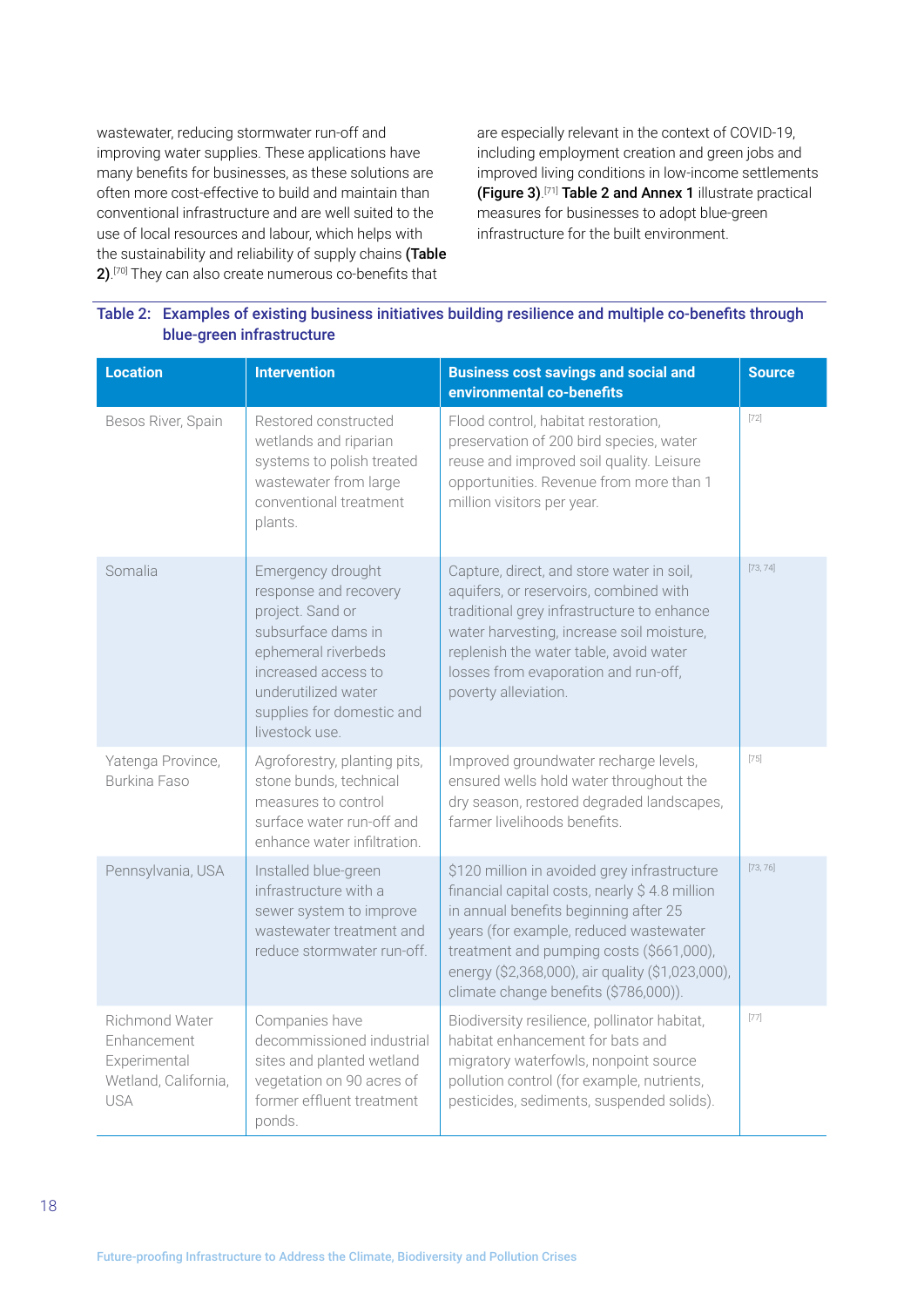

Figure 3: Features of sustainable infrastructure that create multiple benefits (adapted from OECD, UNEP and the World Bank Financing Climate Futures: Rethinking Infrastructure report [19]).



2

5

Permeable pavement along the service drive intercepts runoffs and pollutants from parcels and the road surface.

3 Shade canopies create a 'cooling corridor' over sidewalks to enable mobility during extreme heat and collect rainwater that can be used for below-ground irrigation.

4 Back-in street parking can be a safer alternative to improve lines on sight while maximizing on-street parking for residents and patrons.

Charging and information totem provides USB charging while waiting for public transit, displays announcements and shades the bus stop.

6 Suspended Pavement Systems provide large volumes of uncompacted soil below grade for rapid and healthy growth of street trees.



 $\sqrt{8}$ 

9

Subsurface Storage and Conveyance provide a regional water capture and distribution within the transportation corridor.

Curbless planted medians enable wheelchair accessibility from on-street parking and allow sheet-flow off-street run-off over permeable pavement. Street trees planted at intervals in tree wells provide relief from heat.

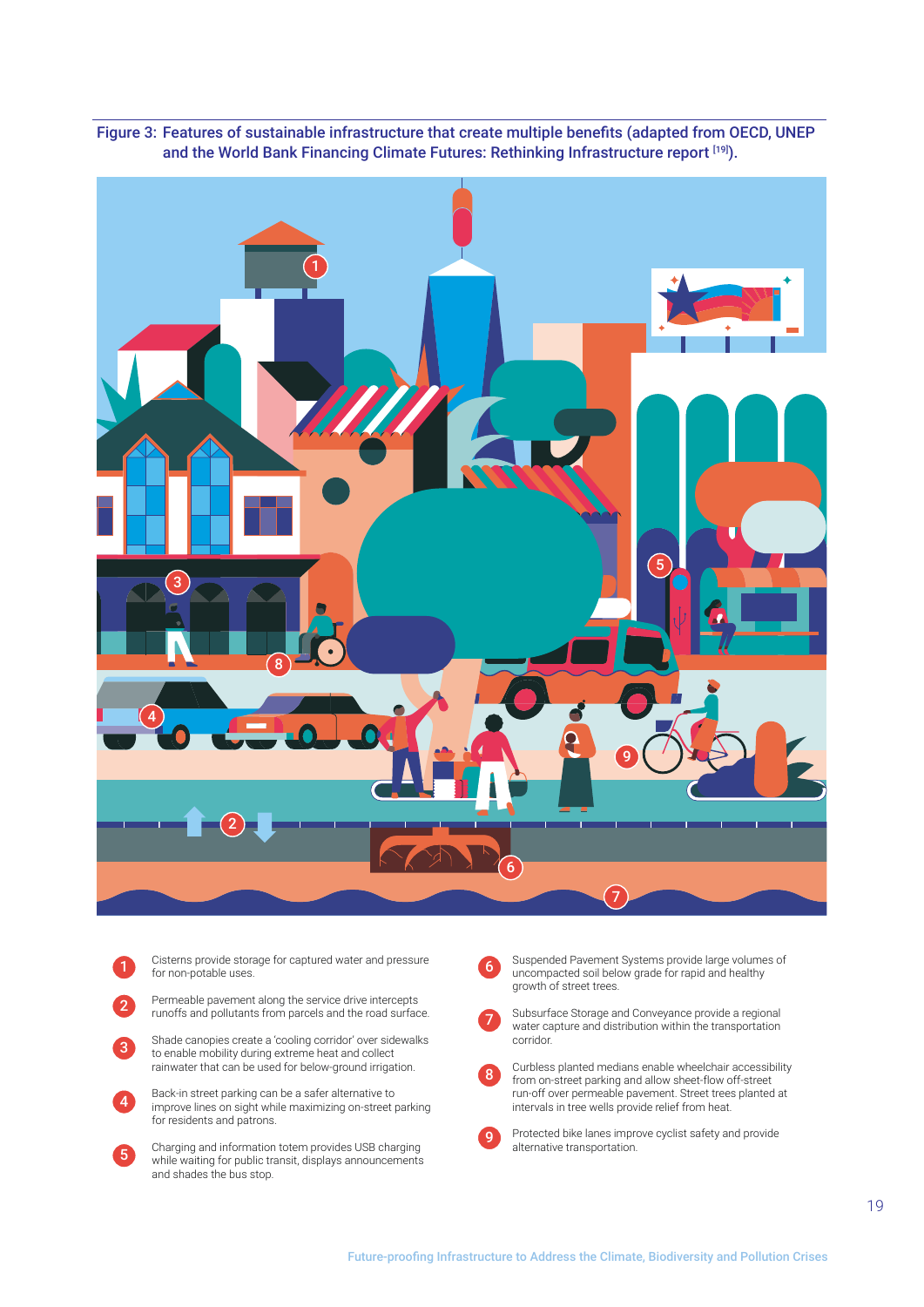### <span id="page-19-0"></span>**3.1.2 Biodiversity net gain**

Biodiversity net gain is where infrastructure development leaves biodiversity in a measurably better state than before. Companies can set a goal for a site or project at the corporate level or even through the supply chain. The fundamental process involves a sequence of four key actions: avoid, minimize, restore and finally offset any remaining negative impacts to achieve a net gain of biodiversity. Where natural features are irreplaceable and cannot be restored or offset once affected by development, it is critical to identify and then avoid impacts. While a proxy of "biodiversity" is measured and defined differently across countries and sectors, robust metrics are used to measure losses and gains so that gains outweigh losses. The earlier in a project life cycle this process starts, the better.[78]

#### Commercial advantages include:

- Smarter, more effective approaches to achieve compliance: Many governments and financial institutions already mandate biodiversity net gain as calls for COVID-19 "green recoveries" dominate plans.
- Demonstrated leadership: Committing to biodiversity net gain sends a strong message that the company is moving towards working for the overall good of biodiversity.
- Measurable outcomes: While other sustainability targets are measurable (for example, net-zero carbon, such as the [Science-Based Targets](https://sciencebasedtargets.org/net-zero)  [Initiative](https://sciencebasedtargets.org/net-zero), and waste), traditional measurements from development are often qualitative and confusing for people without specialist knowledge. Measurable outcomes provide clarity in communication at all levels of a company, from construction teams to senior executives<sup>[78]</sup>

## Practical avoidance and mitigation measures include:

- Work with government to better align roads and rail connections through development corridors with cross-border connections. This reduces costs, particularly in landlocked countries where transport costs account for 20–60 per cent of delivered food prices.[79]
- Secure wildlife permeability across seasons for roads, railways and pipelines, using culverts, monitoring animal crossing points and underpasses, controlling traffic speeds, and minimizing fencing.[80]
- Avoid the spread of non-native species by applying national guidelines.[81]
- Work with local structures, including local and indigenous peoples, already protecting biodiversity.<sup>[82]</sup>
- Design engineering solutions to avoid impacts on biodiversity by applying International Finance Corporation standards,[83] green investment guidelines[84] or other international benchmarks.

#### Practical net gain measures include:

- Create more high-quality habitats.
- Develop long-term habitat management and monitoring plans for climate resilience.
- Boost the resources available for native species to thrive.
- **Expand protected areas, especially where** protected areas are accessible via roads or navigable rivers. Protected areas have four times less deforestation than unprotected areas, even when highly accessible. Companies could be in a better position to acquire access to land if best practices are adopted.<sup>[53]</sup>

## **3.2 Decarbonize and detoxify energy systems**

## **3.2.1 Renewable energy and storage assets at the company level**

During the 2020 COVID-19 lockdown, the global installed capacity of renewables grew by 10.3 per cent[85] while global energy demand dropped by 5 per cent,[86] the sharpest decline since World War II. Of the assets already built, coal-fired power plants were the first to go offline. Demand slumped due to their significantly higher marginal operating costs. It is now cheaper to replace 80 per cent of coal-fired power plants in the USA with renewables.[87] Energy storage paired with renewable generation can help reduce power interruptions as well as stabilize the voltage and frequency of the power supply.[88] In addition, deploying renewable energy and storage infrastructure generates green jobs[89] and has health benefits (Table 3). Smart meters and variable storage can also help reduce consumption and create grid efficiencies with load shifting – this alone could save \$270 billion globally in new power generation infrastructure that would otherwise have been needed.<sup>[90]</sup>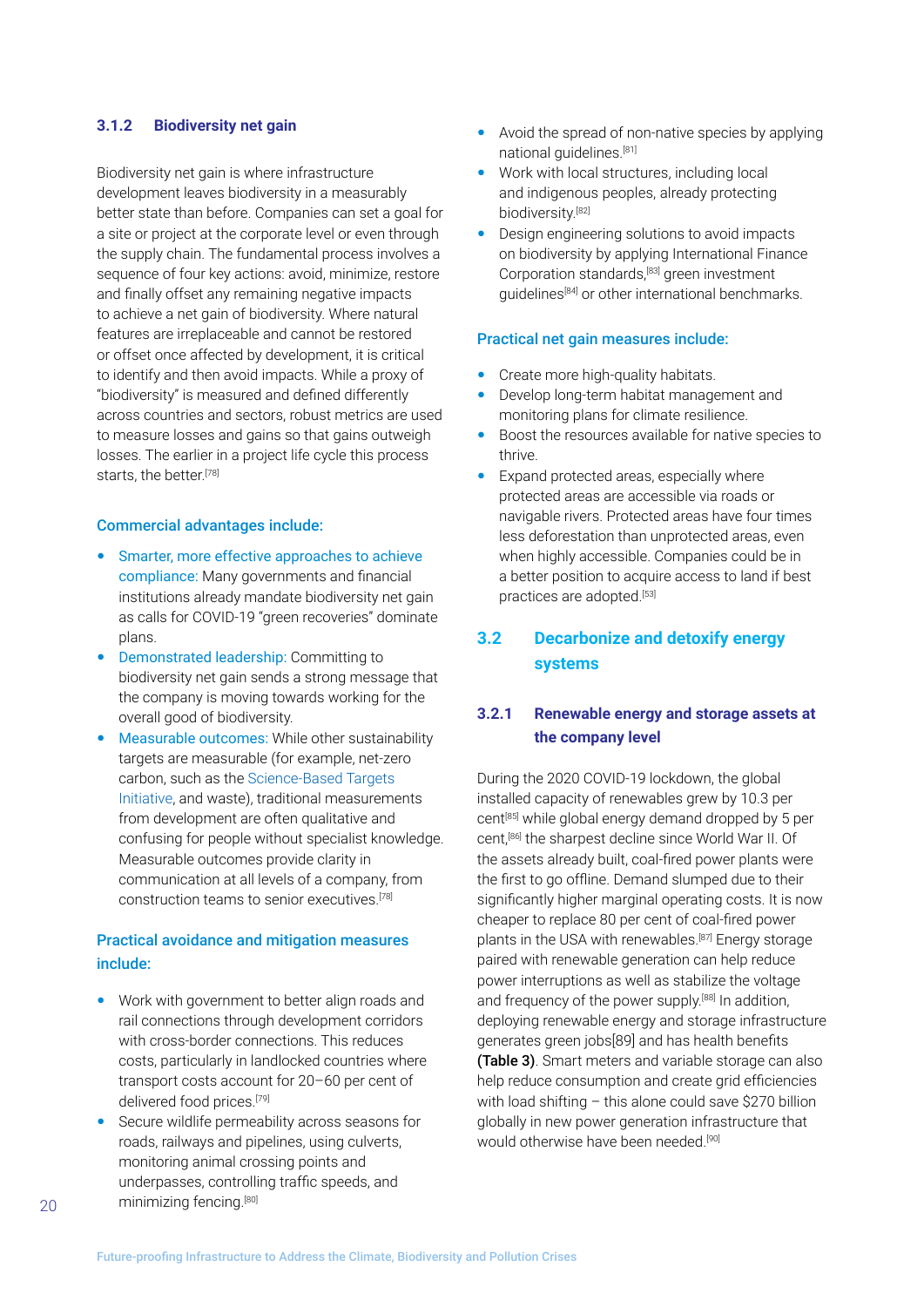## <span id="page-20-0"></span>**3.2.2 Renewable energy systems connected through microgrids**

Businesses working in developing countries have an opportunity to partner with governments to leapfrog and skip expensive centralized power generation models (large-scale assets with high voltage distribution lines) and build out community microgrids instead. Here, individual buildings not only use energy but generate and provide reliable power to the community, thereby strengthening grid resilience.

## **3.2.3 Zero-emission transportation and smart mobility**

## Upgrade and expand zero-emission vehicle infrastructure

The widespread adoption of zero-emission vehicles (ZEVs) is essential for mitigating climate change and transforming away from internal combustion engine vehicles and their global warming contributions. Adopting ZEVs could increase business supply chain resilience, eliminate dependence on fuel delivery and reduce adverse local health effects from air pollution.

| <b>Location</b>       | <b>Intervention</b>                                                                                                                                                      | <b>Commercial and environmental benefits</b>                                                                                         | <b>Source</b> |
|-----------------------|--------------------------------------------------------------------------------------------------------------------------------------------------------------------------|--------------------------------------------------------------------------------------------------------------------------------------|---------------|
| Sweden                | Centralized district heating<br>systems and switched from<br>fossil fuels to biomass and<br>waste-based energy generation.                                               | Drastic carbon footprint reduction (about<br>85g to 10g CO2/MJ between 1980 and<br>$2015$ ).                                         | $[68]$        |
| Netherlands           | Port Authority captured residual<br>heat and transferred this to the<br>city.                                                                                            | Energy and cost savings, depending on<br>facilities' distance from central areas and<br>energy demand outside of industrial areas.   | $[91]$        |
| Southeast<br>Asia     | CleanGrid Partners announced a<br>\$100 million microgrid portfolio.                                                                                                     | Adaptation to typhoons while providing an<br>uninterrupted electricity supply.                                                       | $[92]$        |
| Philippines           | Hybrid project with a 1.4 MW<br>solar photovoltaic system - with<br>2.4 MW battery storage unit, 1.2<br>MW of backup power and 14 km<br>of transmission lines.           | Serving 700 customers, cost savings with<br>an expected payback of 8-9 years.                                                        | $[93]$        |
| India                 | Clean Technology Fund and<br>the Asian Development Bank,<br>through a public-private<br>partnership, constructed a solar<br>park.                                        | Early investment reduces project risks and<br>creates employment.                                                                    | $[94]$        |
| Burkina Faso          | Synergie Solaire centralizes<br>companies' funds and skills<br>to support NGOs financially<br>and technically provide energy<br>access.                                  | Solar electrification of schools, health<br>centres and water purification facilities.<br>Collection and recycling of solar systems. | $[95]$        |
| Republic of<br>Gambia | United Nations Industrial<br>Development Organization<br>developed a training centre for<br>young women to design, install<br>and maintain stand-alone power<br>systems. | City market, street lighting and other<br>businesses are switching to 100 per cent<br>solar.                                         | $[96]$        |

### Table 3: Cases of building resilience through decarbonized energy systems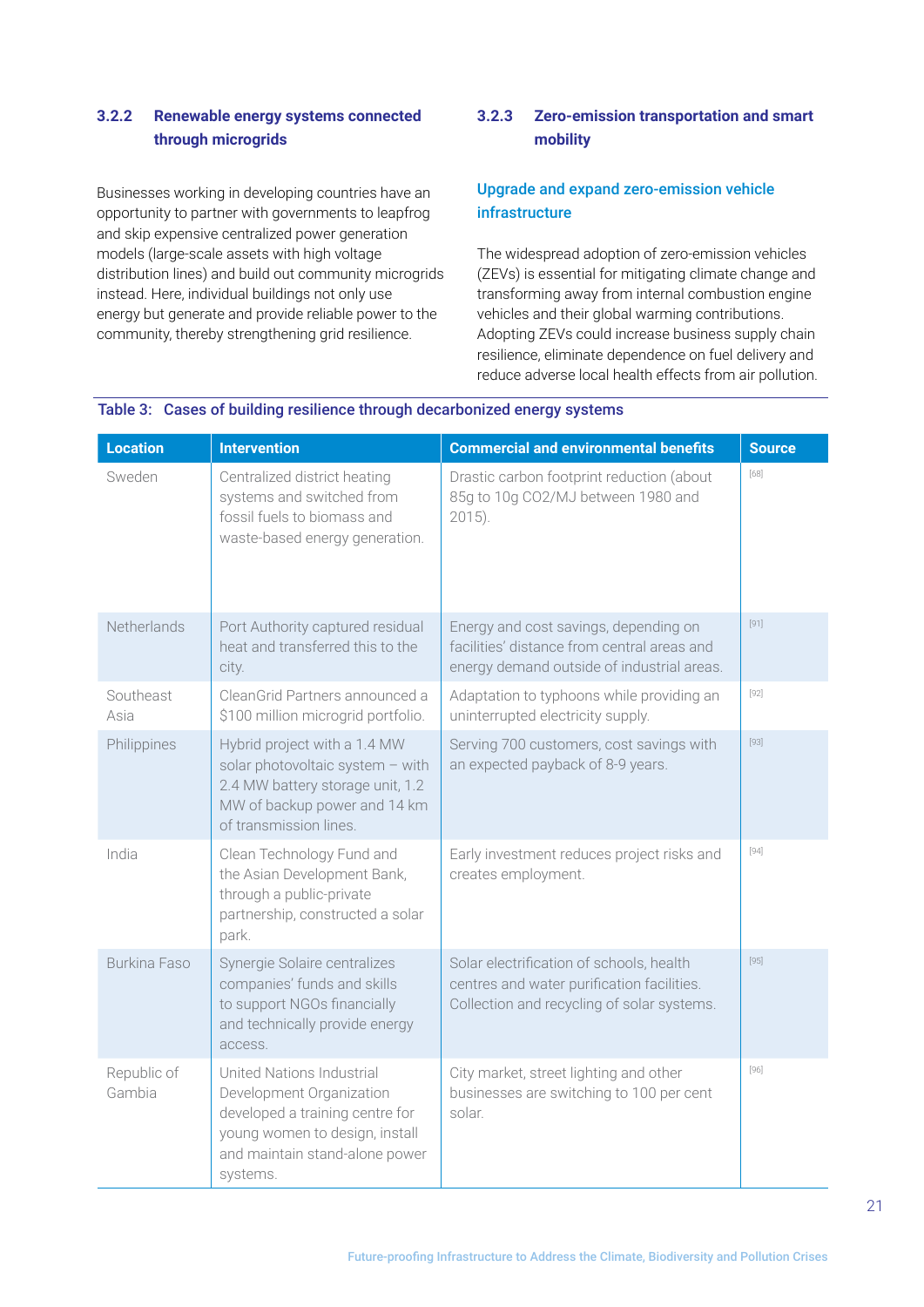<span id="page-21-0"></span>In 2014 alone, roughly 16,000 premature deaths in the USA were caused by internal combustion engine fuel. Although an approximate 50 per cent ZEV mandate would add 10 million jobs globally,<sup>[97]</sup> businesses face significant challenges in achieving this goal. For example, while the cost of lithium-ion batteries has declined drastically over the last decade, charging stations are few and far between in many countries. While the USA has an ambitious plan to build 500,000 roadway charging stations,[98] business has yet to profit from such investments.<sup>[99]</sup>

Furthermore, significant research and development are still needed to bring to market at scale zeroemission aviation, shipping, trucking, and rail vehicles that are cost-competitive with their internal combustion energy counterparts (Figure 4). The transition to ZEVs requires not only technological and economic innovations, but also customer acceptance. Further research is needed so the industry can reuse or remanufacture batteries or safely dispose of them when they are no longer viable for transport uses. They could possibly have a second life storing wind or solar energy, or their rare earth elements could be recycled while mitigating the local environmental impacts of production.[100]

## **3.2.4 Smart mobility, transit-oriented bicycle and walking infrastructure**

Mobility in the transportation sector is undergoing an evolution in many parts of the world, with much innovation coming from the private sector and outstripping public investments. Through publicprivate partnerships, companies are redesigning local transportation infrastructure layouts and shifting travel from personal vehicles to buses, trains, bicycles and walking. To keep up the pace, transit agencies are bringing on more companies to help with various interventions due to their efficiency and customer service.

#### Commercial benefits include:

- Demonstrates leadership: As the transportation industry deploys new technologies and experiences, the attendant cultural change and public transit's centrality to vibrant economies will be magnified.[97]
- Adds economic value, increases social inclusion and provides efficiency gains: The greater mobility of goods and people adds to the activity of other sectors.[7, 102, 103]

Figure 4: An illustrative view of the progress of sectors along the zero-emission infrastructure S-curve and their subsequent market share. Most of the subcomponents of the transportation sector (shipping, aviation, trains and trucking) are still in the R&D/start-up phase, largely due to the lack of cost-competitive, sustainable options available. Automobiles are the exception, with commercial-scale production, near-cost-competitive models currently being produced. Estimates suggest that ZEVs will be cost-competitive with internal combustion engines by 2022, which will only further accelerate the investment in charging infrastructure worldwide.

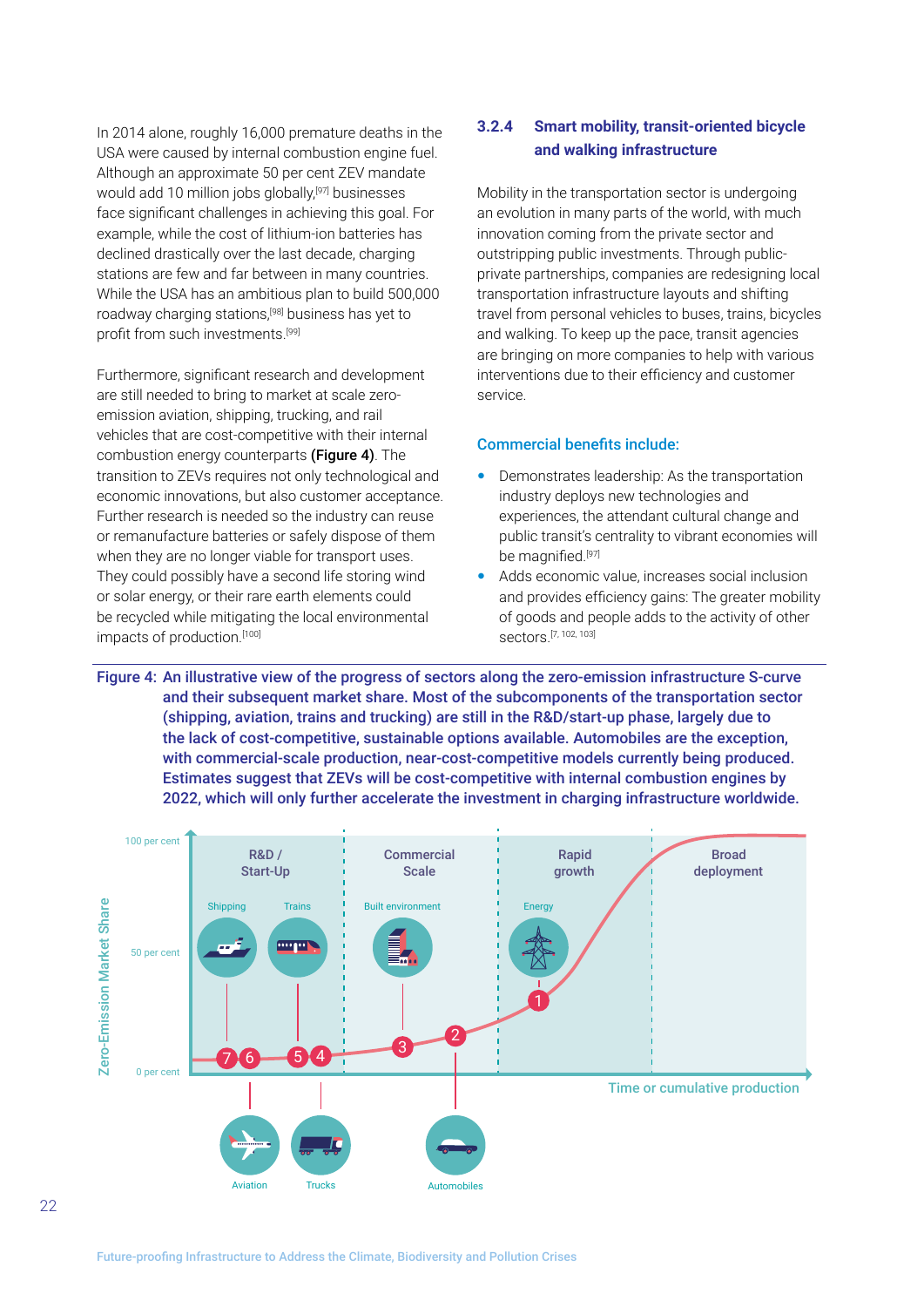- Creates employment: Land transport accounts for more than 60 million direct jobs worldwide, representing almost 2 per cent of global employment.
- Captures land value: Integrated planning increases property value and companies' visibility.[102]
- Supports a more productive, healthy workforce: Employees who cycle to work are healthier and more productive, which saves companies on insurance costs and helps to retain staff.<sup>[97]</sup>

## Businesses can contribute to transit-oriented and "15-minute cities" by:

- designing transport corridors with mixed-used density and seamless multimodal access[104]
- investing in mass public transportation over private car infrastructure [105, 106]
- **•** locating business' operational bases where employees can commute using transport systems other than private cars
- "avoiding", "shifting", "improving" transport to create shorter, less complex supply chains, and
- **•** building bicycle parking and investing in other active modes of transport to increase city bikeability and walkability (Table 4).

| <b>Location</b>     | <b>Intervention</b>                                                       | <b>Commercial and environmental benefits</b>                                                                                                                                                                             | <b>Source</b> |
|---------------------|---------------------------------------------------------------------------|--------------------------------------------------------------------------------------------------------------------------------------------------------------------------------------------------------------------------|---------------|
| <b>USA</b>          | Installed bikeways                                                        | Reducing the distance to off-street<br>bikeways by a quarter of a mile increased<br>property values and raised median home<br>values by \$510 in 2006. Time and financial<br>savings for clients due to less congestion. | [108]         |
| Australia           | Installed bike facilities                                                 | Increased companies' visibility and sales.<br>Per square foot, bike parking produced<br>almost three times the revenue for<br>businesses as car parking per hour.                                                        | [107]         |
| Denmark             | Restricted vehicle traffic and<br>built bicycle infrastructure            | Drastically reduced air pollution levels<br>and vehicle-related fatalities in cities and<br>increased quality of life for all.                                                                                           | [109]         |
| Bangladesh          | Used bicycle and cycle<br>rickshaws                                       | Provides door-to-door services for roads<br>that are too narrow for large modes of<br>transport.                                                                                                                         | [110]         |
| Sri Lanka           | Included non-motorized vehicles<br>for two-way lane traffic design        | Increased adoption of non-motorized<br>vehicles, including bicycles, at 1.5 per cent/<br>year.                                                                                                                           | [110]         |
| Taiwan              | Plan to construct 12,000 km of<br>cycling path                            | Increased bike use for daily shopping, work,<br>recreation and tourism sites.                                                                                                                                            | [110]         |
| Zambia,<br>Zimbabwe | Programme with 50,000 bicycles                                            | Student attendance increased for 500<br>schools in rural areas. Bicycles designed for<br>tough roads and high loads.                                                                                                     | [111]         |
| India               | Bicycle Bank Programme which<br>purchased bicycles for women<br>and girls | Reduced travel time and access to school<br>resulted in the increase in the number of<br>rural female students that passed 10th<br>grade exams. Enabled them to pursue their<br>career.                                  | [112]         |

## Table 4: Cases of commercial benefits from bicycle infrastructure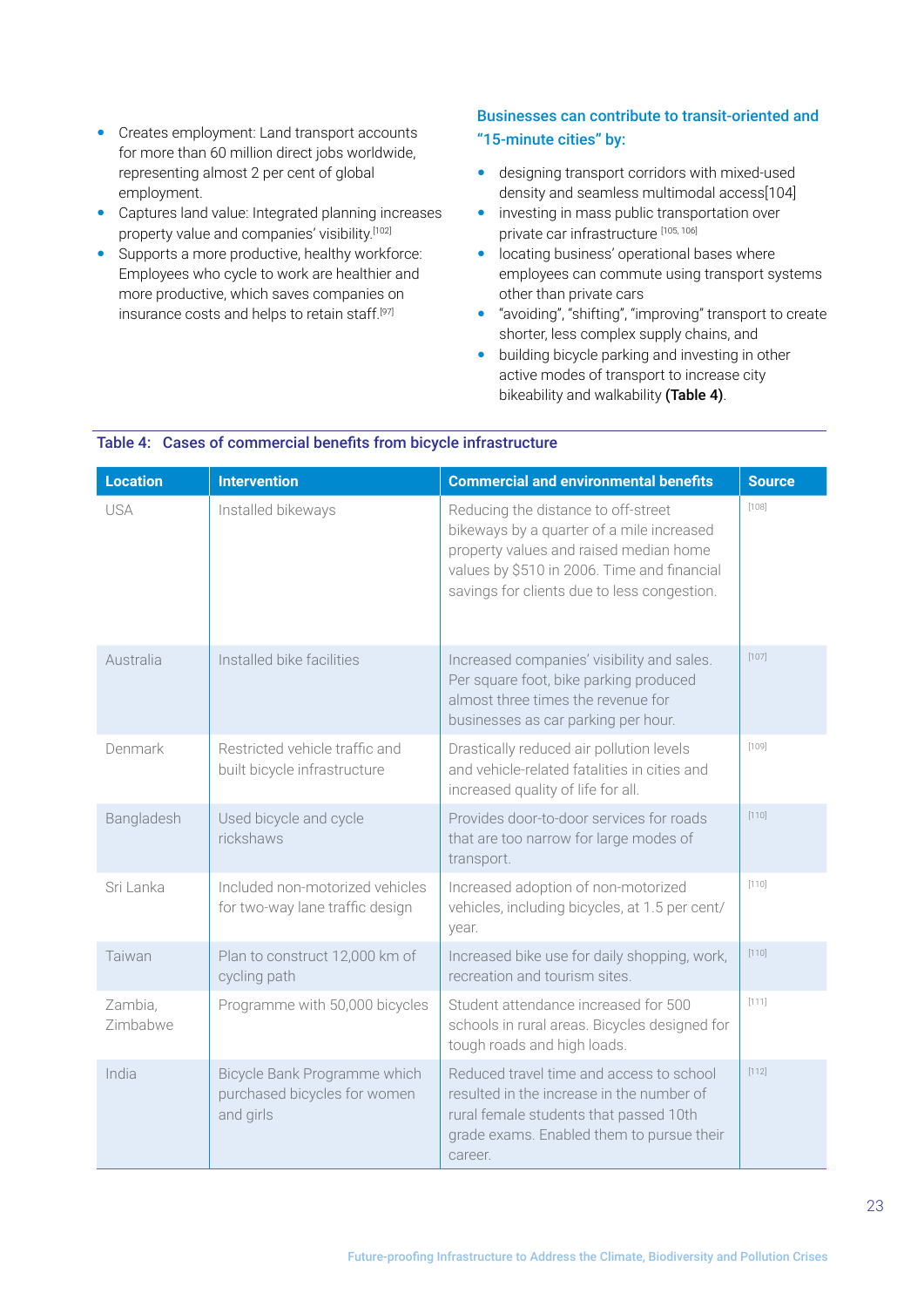## <span id="page-23-0"></span>Businesses can play a role in deploying smart mobility by:

- installing ZEV charging points, low-energy street lighting, e-buses, vehicle routing, parking systems, and road pricing (for example, tolls and congestion charges)[107, 108]
- investing in ICT infrastructure in transport (for example, navigation, autonomous vehicles, online home working, storage logistics systems through intermodal shifts, smart motors with variable speeds), and
- integrating technologies that promote easy cross-modal fare payment, route optimization and itinerary planning using smartphone apps.

### **3.2.5 Compact built environment**

## Resource-efficient, compact and mixed-use urbanization

Urban sprawl needs to be contained and the urban fabric made more compact to counter the expected doubling of housing floor space by 2050 globally. The challenge of urbanization also requires basic services (for example, water, sewage) to be improved for the nearly 2-3 billion people living in informal settlements. [113] Decarbonizing the carbon content of buildings and structures requires rapid innovation to lower demand, increase the efficiency of buildings, lower the cement and steel content, recycle or reuse materials, and repurpose buildings and structures.[114]

## Commercial benefits of compact urbanization and agglomeration economies include:

- saving 38–50 per cent on upfront costs for new construction of roads, sewers, water lines and other infrastructure[113]
- attracting employees that want to work in mixeduse and transit-oriented cities, improving their quality of life, work satisfaction and performance. People living close to public transport services have been shown to work more days annually than those without such access<sup>[7, 115]</sup>
- moving products, materials and by-products while accessing services easily around the city, and
- using land more efficiently.

#### Practical actions businesses can take include:

- promoting strategic intensification,[105] where businesses prioritize more intensive, connected use of land, not only densification while reducing the urban footprint on agricultural land [67] (see the [GlobalABC Roadmap for Buildings and](https://globalabc.org/our-work/forging-regional-pathways-global-and-regional-roadmap)  [Construction](https://globalabc.org/our-work/forging-regional-pathways-global-and-regional-roadmap))
- designing urban blocks with porosity for wind flows and vertical landscaping
- avoiding "one-size-fits-all" construction solutions, and instead prioritizing place-based vernacular construction practices that save money, make operations and maintenance easier, and use local materials and indigenous techniques<sup>[34]</sup>
- designing infrastructure that generates green jobs and absorbs the "youth bulge"
- reducing the overall pressure on resources through adaptive reuse strategies to encourage conservation and renovate old buildings for new uses, by providing economically viable alternatives to vacant or under-utilized structures or premature demolition<sup>[116, 117]</sup>
- designing infrastructure, especially buildings made of steel and cement, to reduce the average material intensity of construction, which is forecasted to require between 6–8 or 8–17 tonnes/capita/year by 2050[118]
- **•** building infrastructure using climate forecasts and insuring assets against climate risks
- powering neighbourhoods with renewable sources and waste, and
- promoting multiple incentives including green finance in the real estate industry (for example, see the UNEP [Greening the Building Supply Chain](https://www.oew.kit.edu/img/greening_the_supply_chain_report.pdf)  Action Framework<sup>[119]</sup>).

### **3.2.6 Net-zero carbon buildings**

Infrastructure's long lifespan makes it essential that the built environment is designed for circularity now. The key pillars of net-zero carbon buildings are energy efficiency, life cycle assessments, the use of low-carbon or carbon-neutral cement and steel, and the generation or procurement of renewable energy. Strategies showing significant potential to reduce emissions by 2050 in G7 countries include more intensive use of homes (about 70 per cent reduction), designing buildings that use less material (8–10 per cent), sustainably harvested timber (1–8 per cent), and improved recycling of construction material (14– 18 per cent). Overall, using these strategies in the G7 could result in cumulative savings in greenhouse gas emission in the period 2016–2050 of 5–7 Gt CO $_2$ e.<sup>[113]</sup>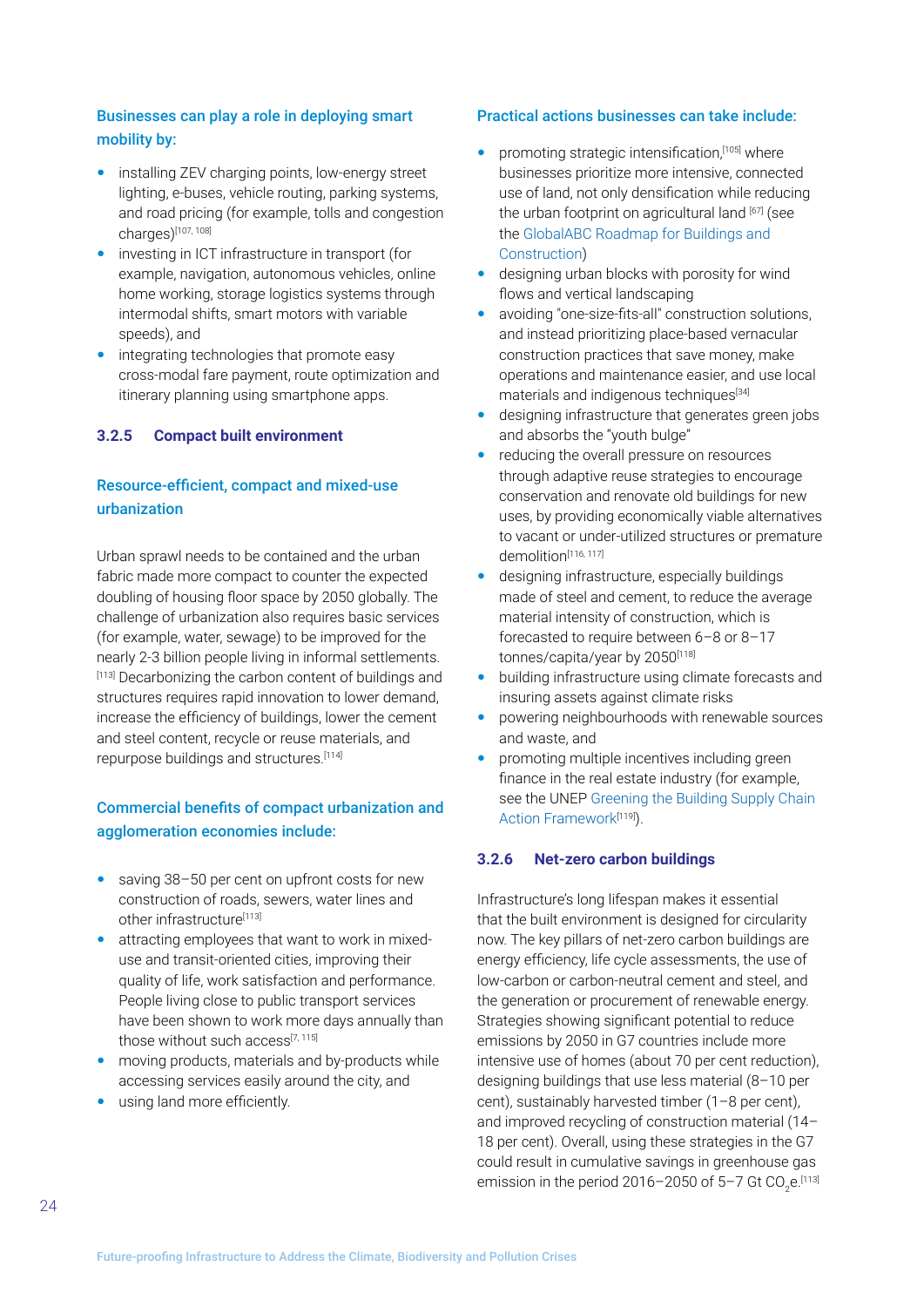## <span id="page-24-0"></span>Design housing for behaviour change and sustainable lifestyle choices

People are more inclined to employ sustainable lifestyle behaviours if infrastructure is comparably safe, of similar quality, healthy, dependable, convenient, accessible, attractive, and reasonably priced. The design and renovation standards of housing utility systems can influence resource consumption in homes (for example, water-efficient toilet tanks, smart grid control, building automation, motion detection switches) (see the UNEP [Framework](https://www.oneplanetnetwork.org/sites/default/files/a_framework_for_shaping_sustainable_lifestyles_determinants_and_strategies_0.pdf)  [for Shaping Sustainable Lifestyles\)](https://www.oneplanetnetwork.org/sites/default/files/a_framework_for_shaping_sustainable_lifestyles_determinants_and_strategies_0.pdf).<sup>[120]</sup>

#### **3.2.7 Water efficiency and stewardship**

## Integrating water resource use efficiency in the design of infrastructure

All businesses use water in one way or another. Some, such as the bottled water industry, are wholly dependent on water, some require large amounts for extraction and processing, while others only need it to support daily water requirements. Yet, access to safe water systems is one of the most significant global risks.[121] Approximately 25 per cent of water and 12 per cent of potable water used globally is associated with building infrastructure, mainly for construction purposes and occupation. Businesses can achieve efficiency gains in water resource use through planning and design and real-time monitoring of the entire water use cycle, using computer software that models and allocates optimal amounts of water across industries. [105, 122]

#### Repairing or retrofitting ageing infrastructure

Businesses can reduce costs from water leaks due to ageing infrastructure by repairing existing infrastructure, increasing storage and lowering contamination. For example, Malta loses approximately 30 per cent of its water through leakage, spillage and evaporation because of poor infrastructure. Businesses could save costs of irrigation water through efficiency improvements. [123] When constructing infrastructure, water management schemes need to account for unpredictable precipitation and water cycles. Further, the application of traditional water conservation methods, such as anicuts, which provide benefits to agricultural communities, should also be explored, especially while constructing large infrastructure

projects in rural areas. Upgrading and retrofitting infrastructure makes industries cleaner by reducing toxic building materials and greenhouse gases. As waste-neutral policy goals become more prevalent, companies that do not participate in the circular economy risk harming their brand. [11, 12]

#### Corporate water stewardship

It is in the corporate interest to care about the governance of large-scale water infrastructure because water is a shared resource (see the [CEO](https://ceowatermandate.org/)  [Water Mandate](https://ceowatermandate.org/) and its Water Resilience Coalition). Some efforts towards corporate water stewardship programmes have been undertaken through the USAID Water and Development Alliance. [124] Other companies have used technology and incentives to drive the dramatic reduction of water consumption in consumers' homes, aiming to increase water use efficiency by 35 per cent while sourcing at least 5 billion litres of water from circular sources.<sup>[125]</sup>

Inequitable access to water can also cause reputational damage, delays and financial losses for businesses.[126] For example, hydropower investments tend to benefit urban areas to the detriment of rural populations who suffer environmental and social costs.[127] Meanwhile, the cost per capita of a water connection increases exponentially when comparing highly dense megacities to remote rural areas due to reduced population density. In most drylands, groundwater is an important resource, hence aquifers need to be mapped and characterized to optimize water extraction. Alongside communities and government, businesses must work towards adaptive water governance and co-management (for example, sector-specific Integrated Water Resources Management; a "one water" approach). This involves developing efficient, flexible water systems by holistically considering all components of the water cycle and water's interaction with other sectors, from the start of the watershed through to the various points of use.

### **3.3 Foster the circular economy**

Infrastructure companies are particularly important in the design and optimization of the material conveyance systems that link cooperating firms. Circularity can be a profitable industrial activity, where separate firms and industries are networked to use resources (for example, Figure 4). Such activities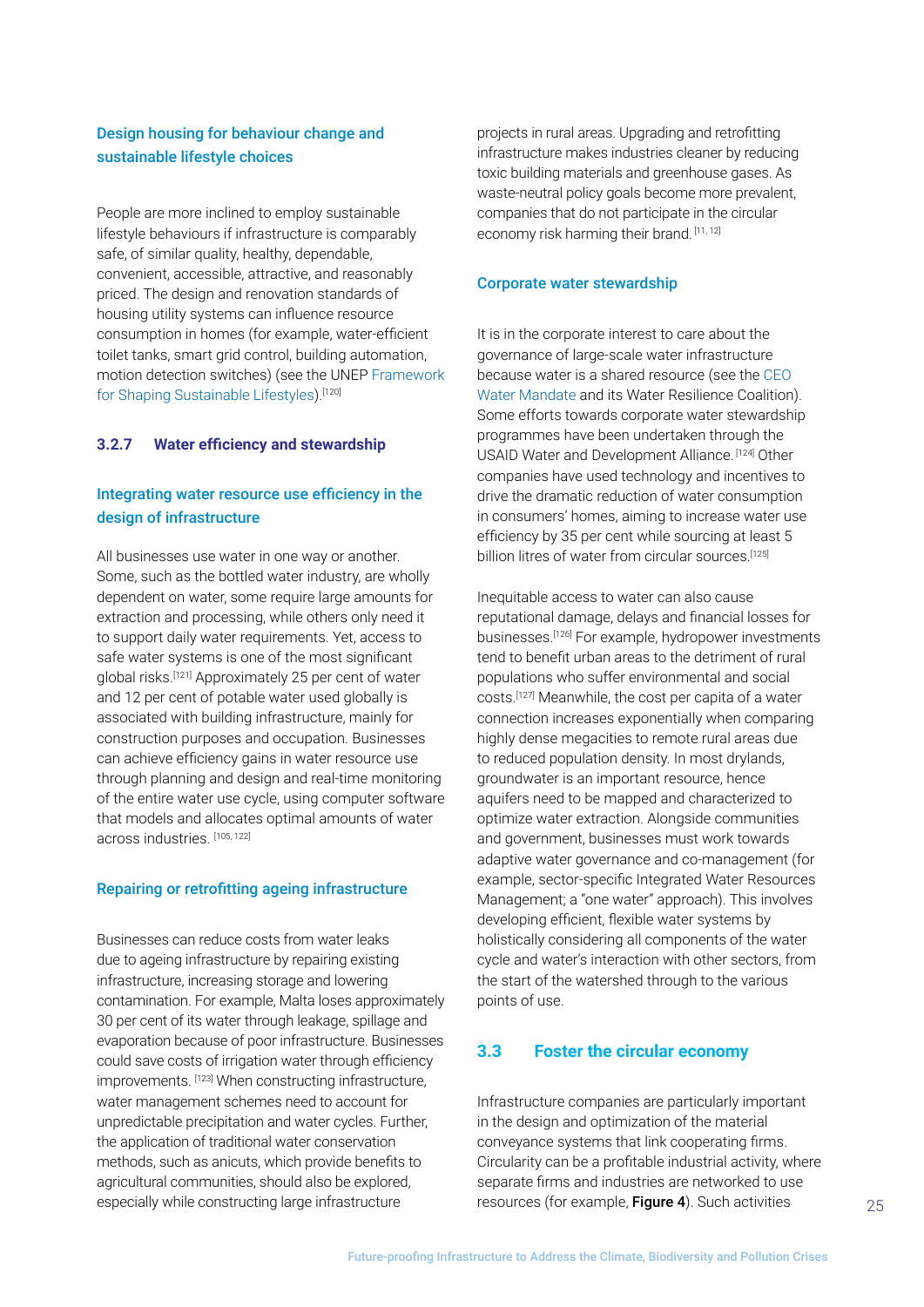are part of the circular economy, which is "based on the principles of designing out waste and pollution, retaining the value of materials and products and keeping them in the economy, while also regenerating natural systems". Key elements of a circular economy that go beyond recycling include redesign, rethink, reduce, reuse, repair, refurbish, remanufacture and repurpose. [127-130]

Consumers can be engaged in end-of-life diversion programmes and educated on the importance of retaining value.<sup>[127]</sup> A report by Ellen MacArthur Foundation proposes in-depth pathways by which this can be achieved, with annual net material cost saving opportunities of \$340-380 billion/year at the European Union level for a "transition scenario" and \$520–630 billion/year, or a recurring 3–3.9 per cent of the European Union's 2010 GDP, for an "advanced scenario". [131, 132]

Industrial symbiosis, a subset of the circular economy, is a means of cooperatively approaching profitable and sustainable infrastructure-based activities.<sup>[128,</sup>] 133] For instance, eco-industrial parks that include manufacturing and service businesses located together can mutually enhance environmental, economic and social performance.<sup>[134]</sup> Waste from one company can be inputs for another.<sup>[127]</sup> Services, utilities and byproduct resources can be shared across industries to add value, reduce costs and improve the environment. [127] Such arrangements are increasingly incorporated into mega-infrastructure projects.[135]





Note: The entire life cycle and value chain of a product is considered when assessing circularity, as opposed to the linear process where waste generated is simply released into the environment at the end of the production process.<sup>[3]</sup>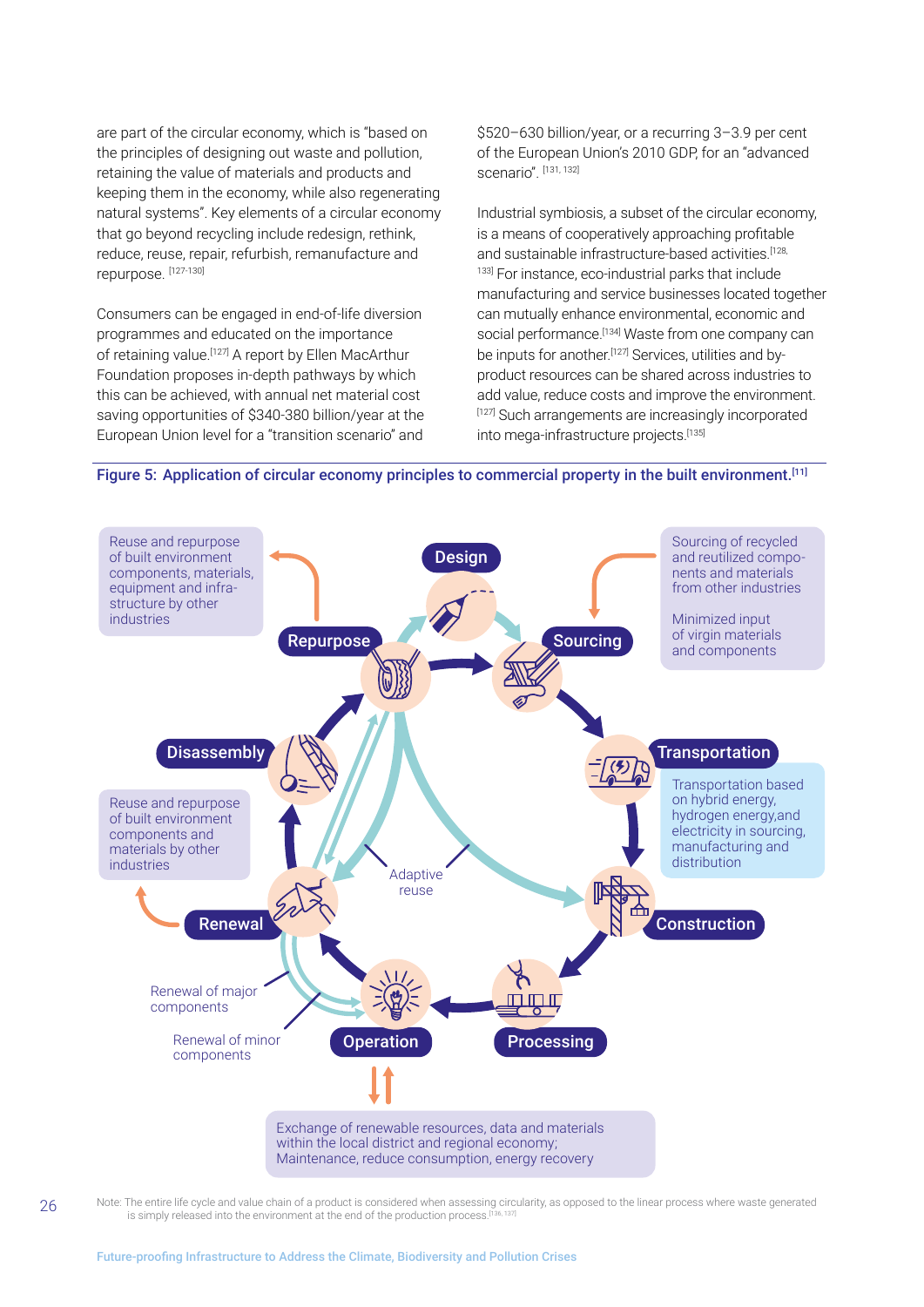## <span id="page-26-0"></span>**3.4 Focus on socially inclusive, peoplecentred infrastructure design**

To be successful, infrastructure design and implementation must have a multi-stakeholder participatory consultative process. This helps identify priorities and bring investment decisions closer to the end user. If local stakeholders are not consulted, and there are negative environmental or social impacts, then protests and conflict can block operations. To retain the social licence to operate, businesses need to show real commitment through active, effective community engagement processes starting as early as possible. The importance of this cannot be overstated, as active, responsive engagement is surprisingly rare  $-$  yet it is typically at the heart of many infrastructure development challenges. Conflicts with stakeholders over infrastructure projects can have significant financial impacts on the businesses involved, both direct in terms of scheduling and budget and indirect in the form of reputational damage and the ability to win contracts.

#### Apply a needs-focused and community-based

perspective to ensure infrastructure is aligned with sustainable development objectives and responsive to societal guidance. Businesses that apply communitybased design go beyond simply providing a service or meeting a need by ensuring community participation in the implementation. This approach supports different social classes, poverty levels and forms of governance. Many indigenous communities have a long-established understanding of risk and have developed adaptive, flexible measures in response. Accounting for this knowledge is key to addressing the localized nature of risk and responding in a costeffective way. [138, 139]

#### Align health outcomes with infrastructure delivery.

The quality, versatility and active nature of the spaces where people live and work must evolve and thrive in a fast-changing reality. [140, 141] Yet planning and investment across health outcomes and infrastructure are rarely well-aligned.[142] Before designing infrastructure, business can conduct baseline studies to map community health assets and prioritize assets according to place-based needs (for example, family planning and nutrition).

Apply a gender-sensitive approach. Business needs to understand gendered roles in managing natural resources and using infrastructure services – and how infrastructure development can counter disparities

(for example, improving the respiratory health of women who cook with fuelwood by switching to electrification). Project developers should ensure that infrastructure systems are designed to meet the different service needs of men and women, prevent adverse impacts on different genders resulting from project activities, provide equal opportunities and promote women's economic empowerment beyond temporary employment. Systematically including women's perspectives in decision-making requires institutional commitment, capacities to understand gender inclusion, mainstreamed gender responsiveness and access to information. [143]

Hire locally. Recruiting staff who live nearby is sometimes a requirement for publicly funded infrastructure projects, but not necessarily for private-sector businesses. By creating local employment during construction and other phases, businesses can gain social support and ensure some profits are invested back into the community. [137] Businesses can also benefit from reduced labour disruptions and community support for the project. Employers should anticipate the impact on local communities of their choice of staff and mitigate trade-offs (for example, gentrification, driving up costs, competing skill sets).[144]

Adhere to cultural norms. It is critical that businesses understand cultural norms prior to designing infrastructure developments and amend their practices accordingly to avoid adverse ramifications (for example, cultural diffusion and violence associated with xenophobia). Community expectations of business's role can and often do differ substantially from assumptions. To better understand local assumptions of the role of business, infrastructure developers should meaningfully engage with indigenous, traditional or local authorities as early as possible. [145]

Remove language barriers that can lead to potential conflicts, affect safety during operations or reduce companies' competitiveness. Business can mitigate potential issues by offering language training, providing bilingual trainers (for example, for enrolment) and advisors (for example, for healthcare), using voice recognition translation tools, or requiring employees to obtain a level of language certification<sup>[146]</sup>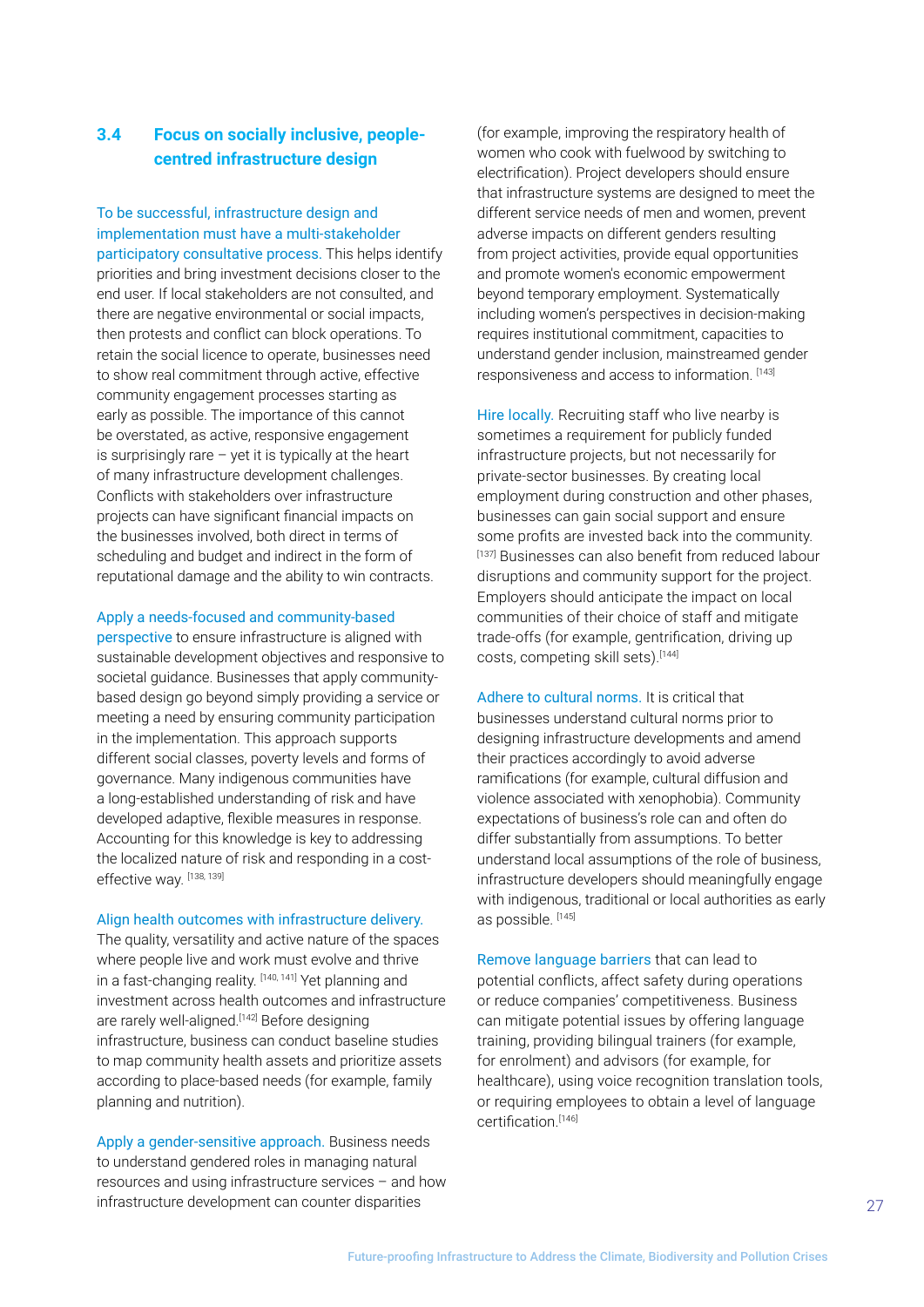## <span id="page-27-0"></span>**4 Priority actions for sustainable and resilient infrastructure**

This brief has reviewed the impacts of climate change on infrastructure and the impacts of infrastructure on society and the environment (in particular, biodiversity loss and pollution). It has also provided guidance on how businesses that build public or private infrastructure can increase their resilience and drive innovation in the future. Building on this

brief's analysis, a roadmap of priority actions that businesses should follow – and the public policy measure that can enable and incentivize them – can be recommended. This will help to operationalize the broader sustainable infrastructure principles and go a long way to transforming our world, as called for in the 2030 Agenda and GEO-6.



1. Construct integrated infrastructure that optimizes systemic interdependencies and cross-sectoral partnerships. Well-integrated infrastructure, with built-in redundancies and flexibility, can continue to operate when stressed. It has greater fiscal, institutional and technical capacity to respond and adjust to more sustainable future pathways. It allows for more spatial flexibility and optionality. Business leadership should be based on a systemsintegration skill set. Sustained partnerships can help share skills between sectors, improve brand and reputation, and address interconnections, as shown in the case of th[e International](https://sustainability-coalition.org/about-icsi/)  Coalition for Sustainable Infrastructure<sup>[147]</sup> Global Covenant of Mayors for Climate and [Energy](https://www.globalcovenantofmayors.org/who-we-are/)<sup>[148]</sup> Alliance for a Climate Resilient Earth<sup>[149]</sup> and American Society of Civil Engineers' [Future World Vision.](https://www.futureworldvision.org/) [150]



2. Invest in resilience early to save costs. Investing in environmental sustainability and resilience early in the asset development process is cheaper and easier and provides positive outcomes.[151] Public-private partnerships, innovative financing, different service delivery models and other financial mechanisms can accelerate the deployment of capital to futureproof essential infrastructure. In some cases, businesses can develop new revenue streams, such as selling energy and waste treatment as a service, to provide critical services without the need for governments to accrue additional debt.



3. Deploy nature-based solutions and hybrid infrastructure in ways that benefit people and aim for biodiversity net gain. Physical construction should not compromise ecosystems, erode human rights or destabilize politically fragile contexts.[137] Investing in blue-green and hybrid blue-green-grey infrastructure in ways founded on social equity helps reduce emissions, costs and maintenance requirements, deliver essential services, protect people and assets from hazards, and increase economic activity. The biodiversity net gain approach has widespread benefits for people, the economy and nature.



4. Balance short-term economic considerations and timelines with investments bringing wider, long-term benefits. In striving for a quick economic turnaround, companies often focus on short-term costs and benefits and create additional risks by bypassing consultation and transparency processes, forfeiting the social licence to operate and undermining environmental safeguards, among other things.<sup>[152]</sup> Instead, businesses should consider the entire life cycle costs and benefits and how incorporating social and environmental sustainability into infrastructure can ensure financial sustainability of assets, safeguard resilient service delivery, reduce maintenance and operation costs and the risk of stranded assets, and advance environmental and social objectives that have numerous co-benefits.<sup>[151]</sup> There are tools available for valuing the costs and benefits of infrastructure sustainability so that they can be factored into decision-making.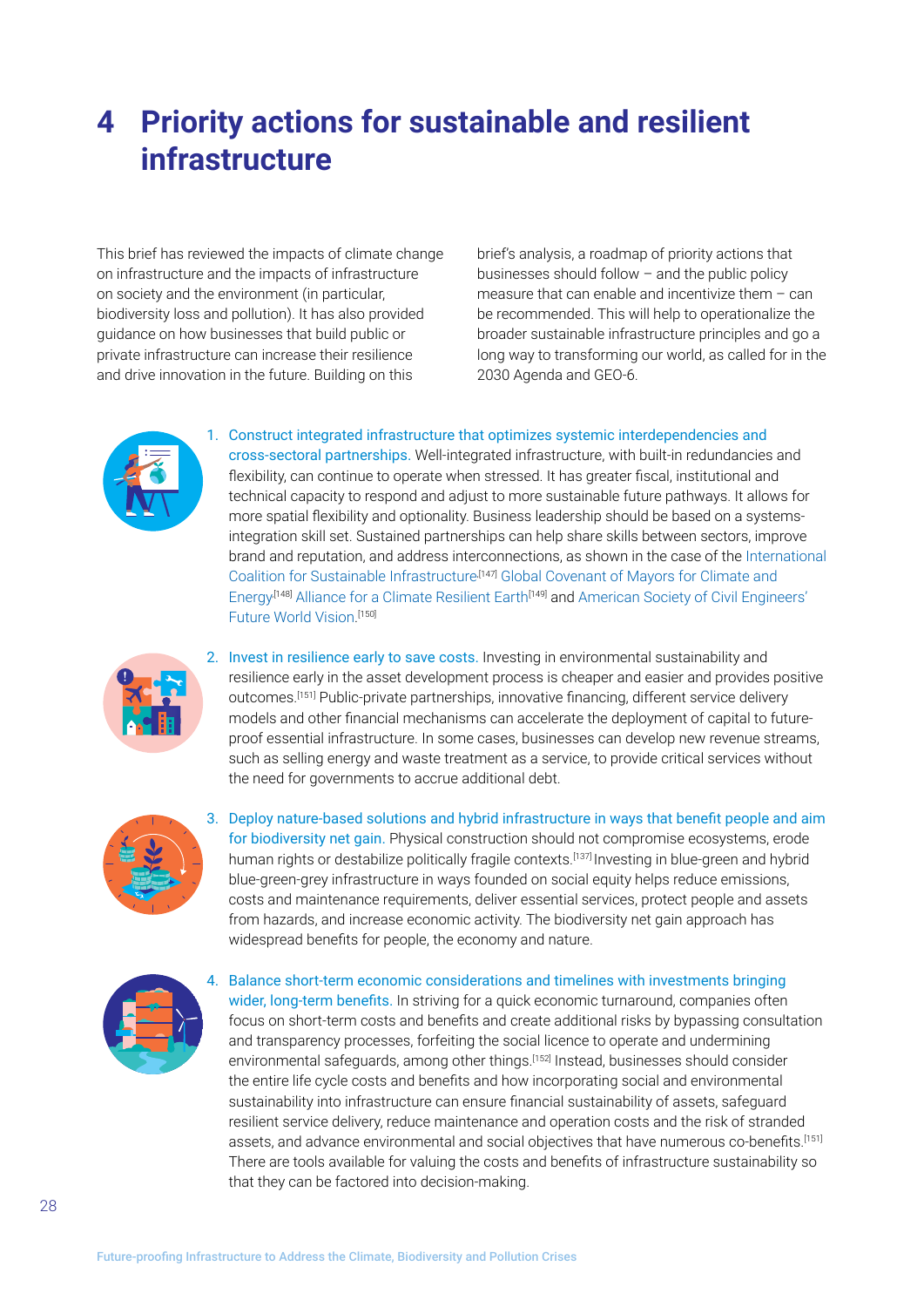

5. Support all levels of enterprise and green jobs with gender equity as a cross-cutting objective. To generate quality green jobs at all levels, business can train marginalized groups (including the low-income and informal sectors) to hone technical or entrepreneurial skills, strengthen micro-financing networks and cooperatives, and identify where market linkages can be created.[137] Local resource- and labour-based infrastructure development requires businesses to develop appropriate management procedures in line with the [International Labour](https://www.ilo.org/global/topics/decent-work/lang--en/index.htm)  [Organization's Decent Work Agenda.](https://www.ilo.org/global/topics/decent-work/lang--en/index.htm) The private sector can support the public sector to expand infrastructure services for the urban poor, including affordable, good-quality housing.



6. Accelerate a just transition with socially inclusive infrastructure. The recent pandemic highlights the need for infrastructure to provide services to all sectors of society, particularly vulnerable or marginalized groups. Ongoing effective and inclusive engagement can not only boost morale and reputation, build trust and stimulate creative thinking,[153] it can also help avoid green gentrification and secure grievance mechanisms. Multi-stakeholder partnerships can help small- to medium-sized enterprises access adaptation resources from the private sector, enhance data access, build capacity and relationships, and support business incubation.[154] Tools such as participatory rural (and urban) appraisal can be useful for identifying and integrating different types of scientific and indigenous knowledge, involve all actors along value chains, and gauge contextual nuances, in the understanding that there is no single approach that is appropriate in every situation. No one must be left behind.



7. Apply adaptive governance and co-management based on the local context. When developing environmentally sustainable infrastructure, particularly in emerging economies, no business operates in a vacuum. The private sector must work with government to identify what works and what does not and the most efficient methods. Stakeholders such as institutional investors or banks must provide low-cost financing facilities or instruments, where the suggested public finance route is not possible at scale. Business has an important role to play in strengthening institutions for greater regional and international coordination. Business must work with local communities to co-manage infrastructure at all stages of assets' lifespans, but especially in the planning, design, and monitoring stages.



8. Facilitate new sustainable lifestyles and modes of mobility with digital technology and infrastructure. Businesses have a major opportunity to improve patterns of mobility and modes of operation across all sectors using ICT, from transport (for example, remote working) and the built environment (for example, smart cities) to energy (for example, district heating). The use of digital technology can both reduce the amount of physical infrastructure that needs to be built (for example, by enabling remote working) and improve the sustainability of infrastructure systems. Digital infrastructure can go a long way towards reducing carbon footprints, strengthening the circular economy and improving flexibility for resilience. Digital technology can also help to enable circularity and integration, which allow for greater fiscal, institutional and technical capacity to adjust to more environmentally sustainable future pathways. It allows for more spatial flexibility and optionality.



9. Utilize scenario planning and strategic planning to align infrastructure spending with the SDGs and the Paris Agreement. Beginning an infrastructure investment with scenario planning can help prepare for a range of potential futures, including the extent of exposure to key physical risks to infrastructure from direct (for example, property damage) or indirect losses (for example, forgone economic activity from disruption) or legal implications (for example, if climate risk disruption means companies cannot deliver against their contracts). [155] Strategic planning allows business to evaluate how reliant particular regions are on the most critical materials, equipment, products and suppliers, and helps them to plan, design, build and operate new assets that account for the climate changes that will occur over their lifetime.<sup>[137, 145]</sup> Scenarios can test corporate risk management and governance systems to ensure they are robust enough to provide early warnings of any potential cost, time or contractual issues.[151]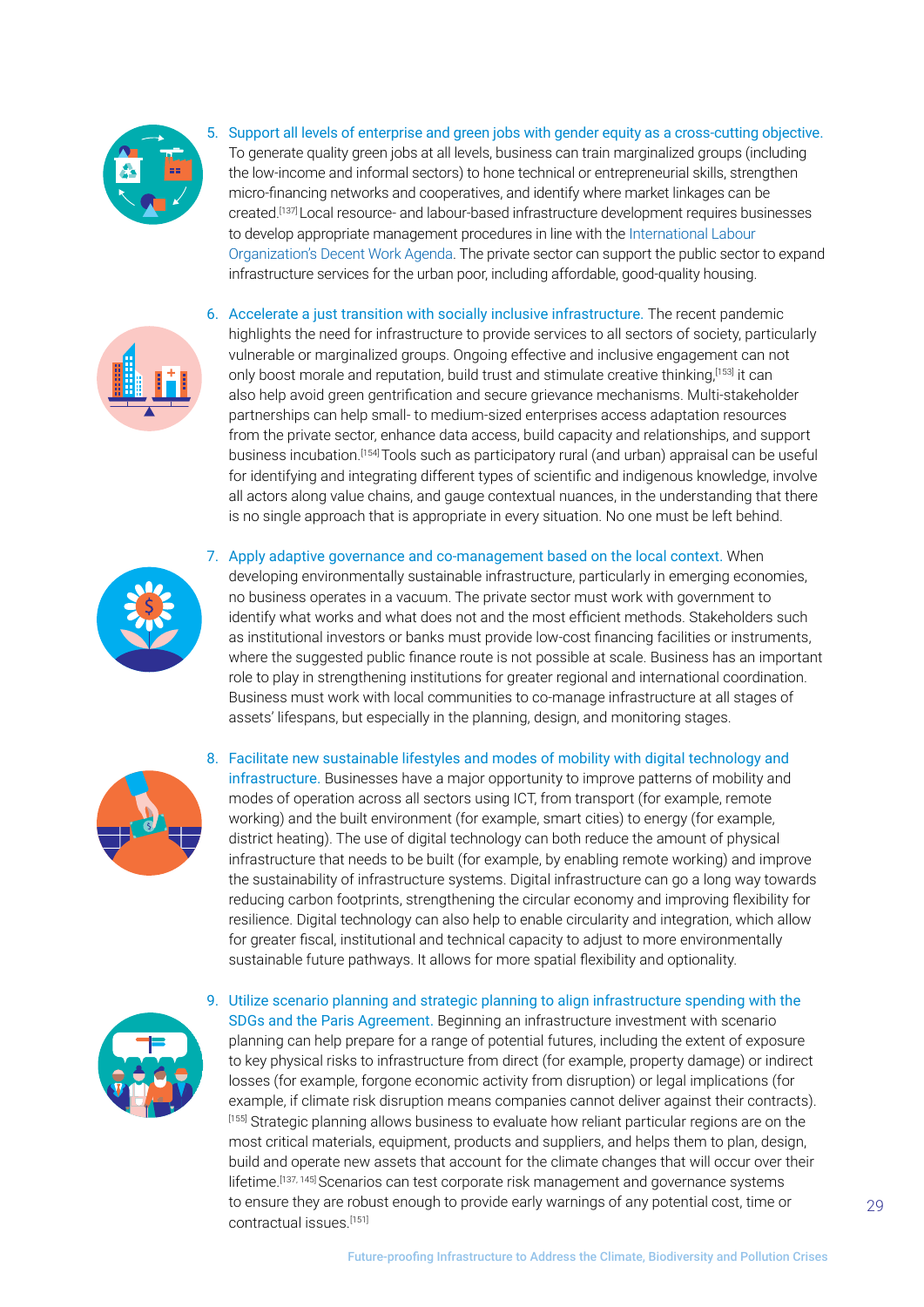<span id="page-29-0"></span>

10. Implement robust contingency planning and monitoring. Quality environmental impact assessments following international standards constitute effective tools for assessing how likely it is that infrastructure developments will lead to unintended consequences and unexpected costs, especially when employed early on.<sup>[151, 156]</sup> Yet they are rarely effectively used. Environmental assessments support evidence-based decision making, corporate social responsibility and brand image. The combination of good environmental impact assessments together with industry standards (for example, the [International Standards](https://sdghelpdesk.unescap.org/sites/default/files/2020-06/International_Standards_for_Sustainable_Infrastructure-2.pdf)  [for Sustainable Infrastructure](https://sdghelpdesk.unescap.org/sites/default/files/2020-06/International_Standards_for_Sustainable_Infrastructure-2.pdf)) can be significant enablers for business. Furthermore, digital tools can support contingency planning and monitoring of the environmental and social impact of infrastructure developments. However, policy reform is needed to speed up the process of obtaining consent for environmental impact assessments and bring down costs so businesses can fully benefit from these tools when designing and evidencing the business case for climate-proof nature-positive infrastructure.

### References

A link to all of the references can be found [here](https://wedocs.unep.org/bitstream/handle/20.500.11822/37566/GFB5R.pdf).

### **Glossary**

A link to the glossary can be found [here](https://wedocs.unep.org/bitstream/handle/20.500.11822/37565/GFB5G.pdf).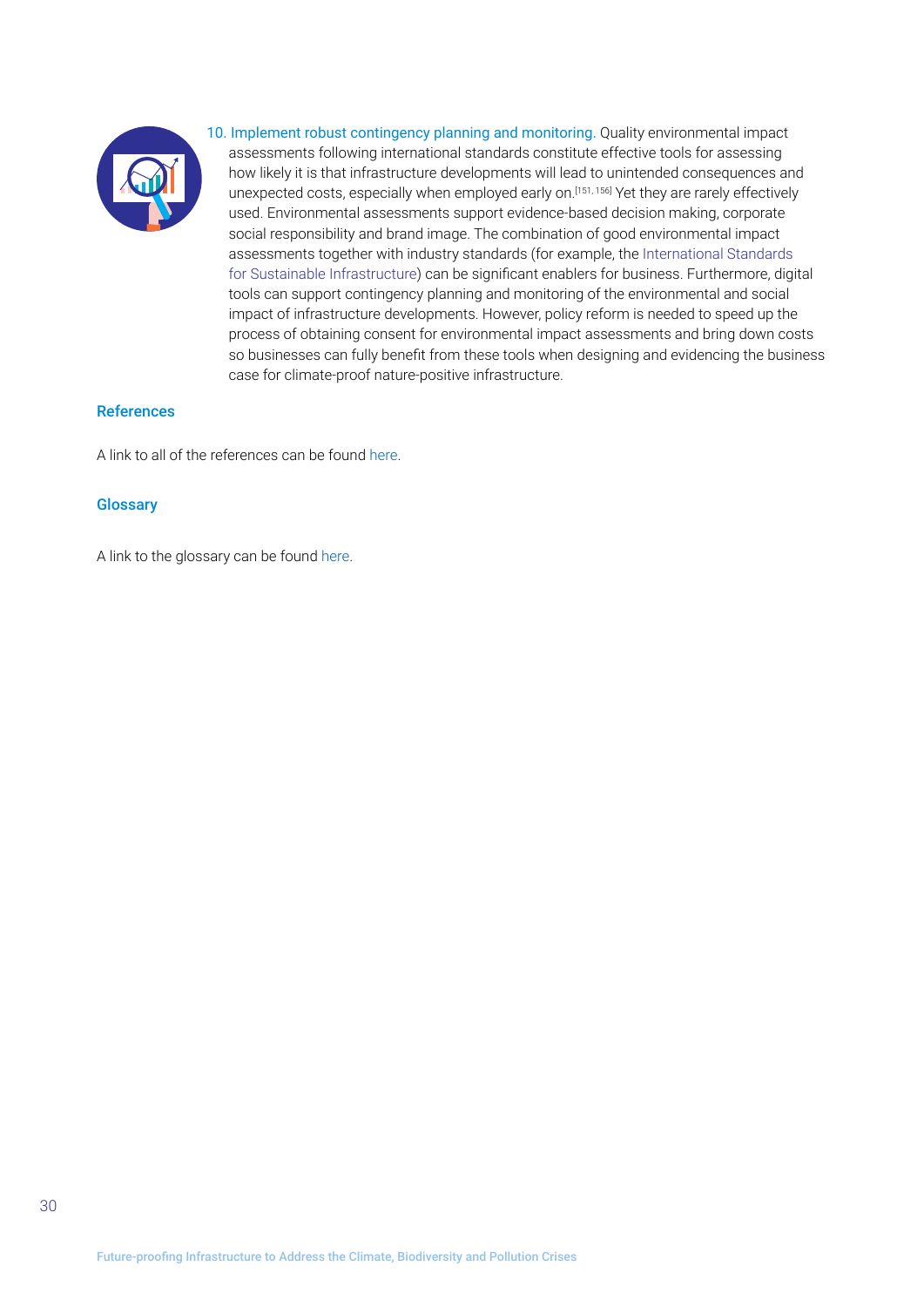## <span id="page-30-0"></span>**Annex 1: Examples of practical measures for businesses to adopt blue-green infrastructure for the built environment**

| <b>Blue-green</b><br><b>infrastructure</b><br><b>uses</b>          | <b>Solutions</b>                                                                                                                                     | <b>Examples</b>                                                                                                                                                                                                                                                                                                                                  | <b>Business effects</b>                                                                                                                                                                                                                                                                                                                                                     | <b>Source</b>  |
|--------------------------------------------------------------------|------------------------------------------------------------------------------------------------------------------------------------------------------|--------------------------------------------------------------------------------------------------------------------------------------------------------------------------------------------------------------------------------------------------------------------------------------------------------------------------------------------------|-----------------------------------------------------------------------------------------------------------------------------------------------------------------------------------------------------------------------------------------------------------------------------------------------------------------------------------------------------------------------------|----------------|
| Cooling and<br>reducing the heat<br>island effect and<br>pollution | Planting<br>stormwater, native<br>and drought-tolerant<br>trees, green roofs,<br>and vegetation<br>(for example,<br>shrubs, grasses,<br>groundcover) | Vegetation that reduces<br>the urban heat island<br>effect by shading<br>buildings, deflecting<br>radiation, and releasing<br>moisture into the<br>atmosphere, reducing<br>paved surfaces in public<br>spaces (e.g., in streets,<br>pavements, vacant<br>lots, squares, along<br>roadsides), increasing<br>infiltration and roadside<br>cooling. | Reduces energy costs for<br>air conditioning, provides<br>access to tax credits for<br>installing green roofs,<br>reputational and aesthetic<br>gains.                                                                                                                                                                                                                      | [77, 157, 158] |
| Wastewater<br>treatment                                            | Constructed<br>wetlands                                                                                                                              | Wetlands that remove<br>pollutants and excess<br>nutrients before<br>wastewater is discharged<br>into the environment.                                                                                                                                                                                                                           | Improves the quality<br>of water before it is<br>discharged into the<br>environment, while<br>creating natural                                                                                                                                                                                                                                                              | $[159]$        |
|                                                                    | Treatment channels                                                                                                                                   | Channels are used to<br>treat industrial water,<br>by strategically placing<br>rocks within naturally<br>occurring streams, lining<br>channels with limestone<br>to naturally balance acidic<br>waters without using<br>chemicals.                                                                                                               | landscapes in urban<br>areas, protecting<br>infrastructure from<br>floods, improving cost<br>effectiveness, avoiding<br>water contamination<br>when the combined<br>sewer overflow is higher<br>than expected, useful<br>in rural and older cities<br>(where domestic and<br>municipal wastewater,<br>run-off and stormwater<br>are collected in the same<br>pipe network). | [24, 33, 160]  |